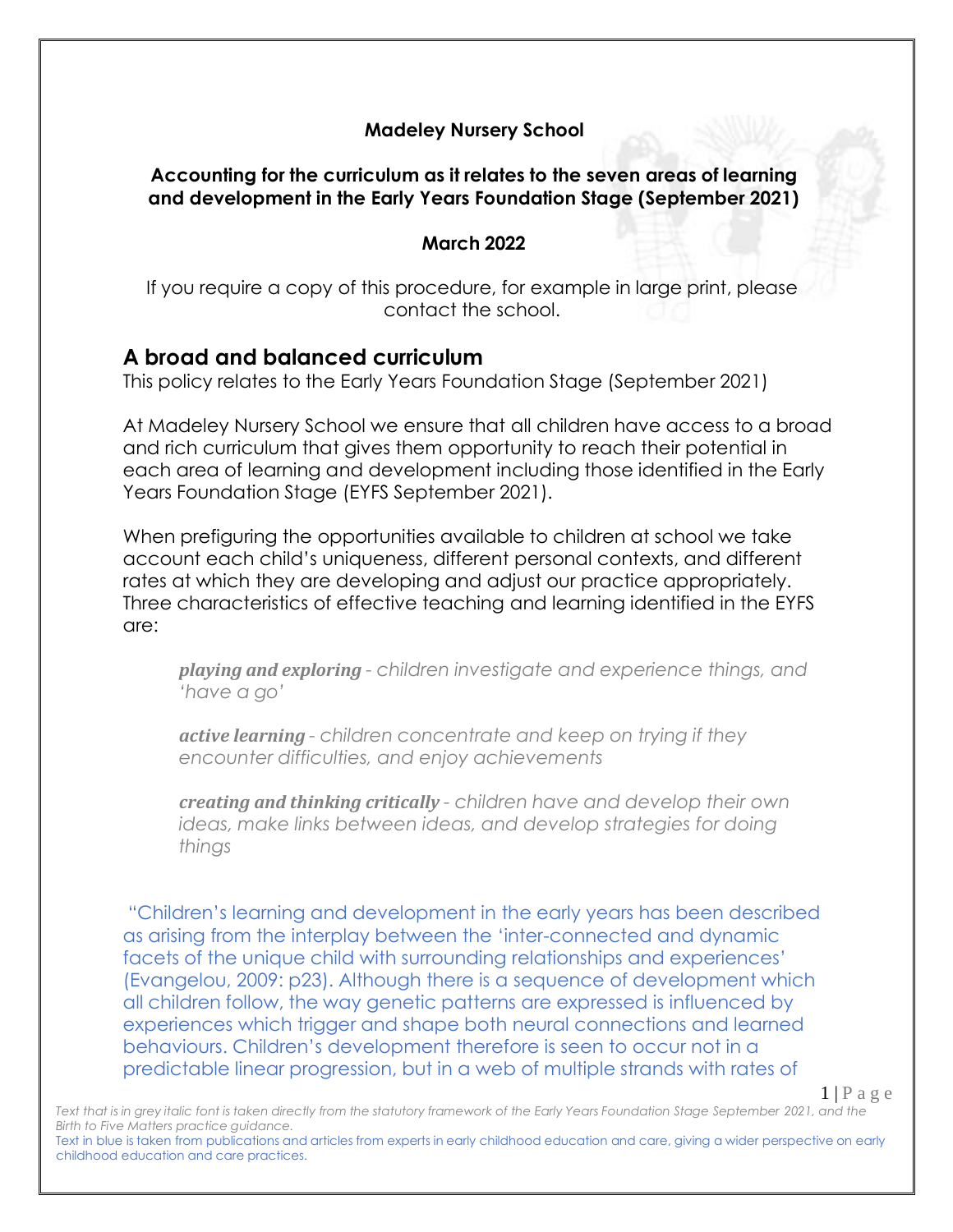progress varying between children, and subject to influences by factors both within and outside of the child.

Children's learning and development from birth to five occurs as the result of a complex interaction between the child and her/his experiences within relationships, and in the environment. This process is described in the literature as occurring "within the 'interactionist tradition' that conceives of development as located within nested social contexts" (Bronfenbrenner in Evangelou et al 2009).

**Excerpt from Tickell Report** (*The Early Years: Foundations for life, health and learning, An Independent Report on the Early Years Foundation Stage to Her Majesty's Government* by Dame Clare Tickell, pp. 85) 2011,

It is the responsibility of a key worker to summarise children's progress and achievement each term and work with parents / carers to identify next steps for each child, this will include accounting for the seven areas of the EYFS. (See Learning, teaching, and assessment policy, SEND policy.)

The short-term planning for the nursery arises from many different influences and considerations which include the requirements of the Early Years Foundation Stage, ensuring learning and teaching opportunities are identified across the seven areas of learning and development.

The EYFS is made up of seven areas of learning and development. All areas of learning and development are important and inter–connected. However, three areas are **prime areas** and *important for building a foundation, for igniting children's curiosity and, enthusiasm for learning, forming relationships and thriving,* these are,

- *communication and language,*
- *• physical development,*
- *• personal, social, and emotional development.*

There are also *four specific areas through which the three prime areas are strengthened and applied, these are,*

- *• literacy,*
- *• mathematics,*
- *• understanding the world,*
- *• expressive arts and design.*

#### Although these are presented as separate areas, it is important to

 $2|P \text{ a } \text{g} \text{ e}$ 

Text that is in grey italic font is taken directly from the statutory framework of the Early Years Foundation Stage September 2021, and the *Birth to Five Matters practice guidance.*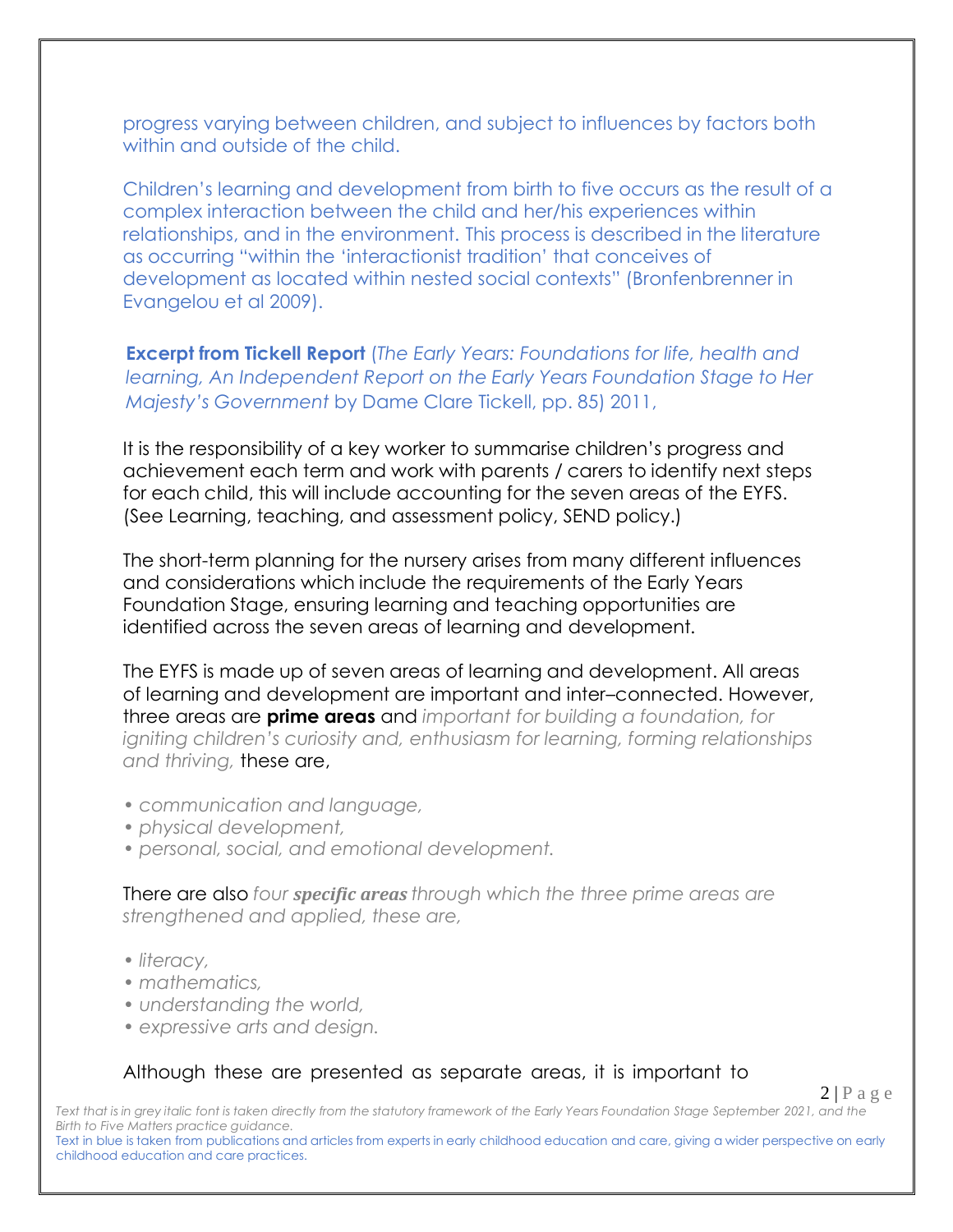remember that for children everything links and nothing is compartmentalised. See appendix 1 for more information about our understanding of holistic learning.

# **The Prime Areas**

#### **Communication, Language**

At Madeley Nursery School we believe that Communication and Language development is about

- a broad agenda of communication which includes speech, language, and verbal communication,
- how the development of children's spoken language underpins all areas of learning and development, recognising that communication and language is of fundamental importance to learning,
- building on children's inherent drive to communicate and make sense of the world,
- building effective respectful partnerships with parents and carers where understandings, aspirations and ideas about children's developing communication and language skills are shared and discussed,
- recognising the intrinsic link between social skills and contextual experience and communication and language,
- a rich communicative environment to promote communication and language,
- appreciating children's theories and perspectives which may be different from those of an adult,
- knowing and building upon every child's unique strategy, level of confidence and competence in all aspects of communication and language,
- valuing different types of communication and language,
- celebrating and promoting everyone's first language,
- knowing and valuing that there are a myriad of non-verbal languages including the expressive arts, (See Appendix 1)
- back-and-forth interactions whilst working in groups with other children and adults developing reasoning skills; forming explanations, clarifying ideas, justifying views and actions, making choices and decisions,

 $3 | P a g e$ 

Text that is in grey italic font is taken directly from the statutory framework of the Early Years Foundation Stage September 2021, and the *Birth to Five Matters practice guidance.* Text in blue is taken from publications and articles from experts in early childhood education and care, giving a wider perspective on early childhood education and care practices.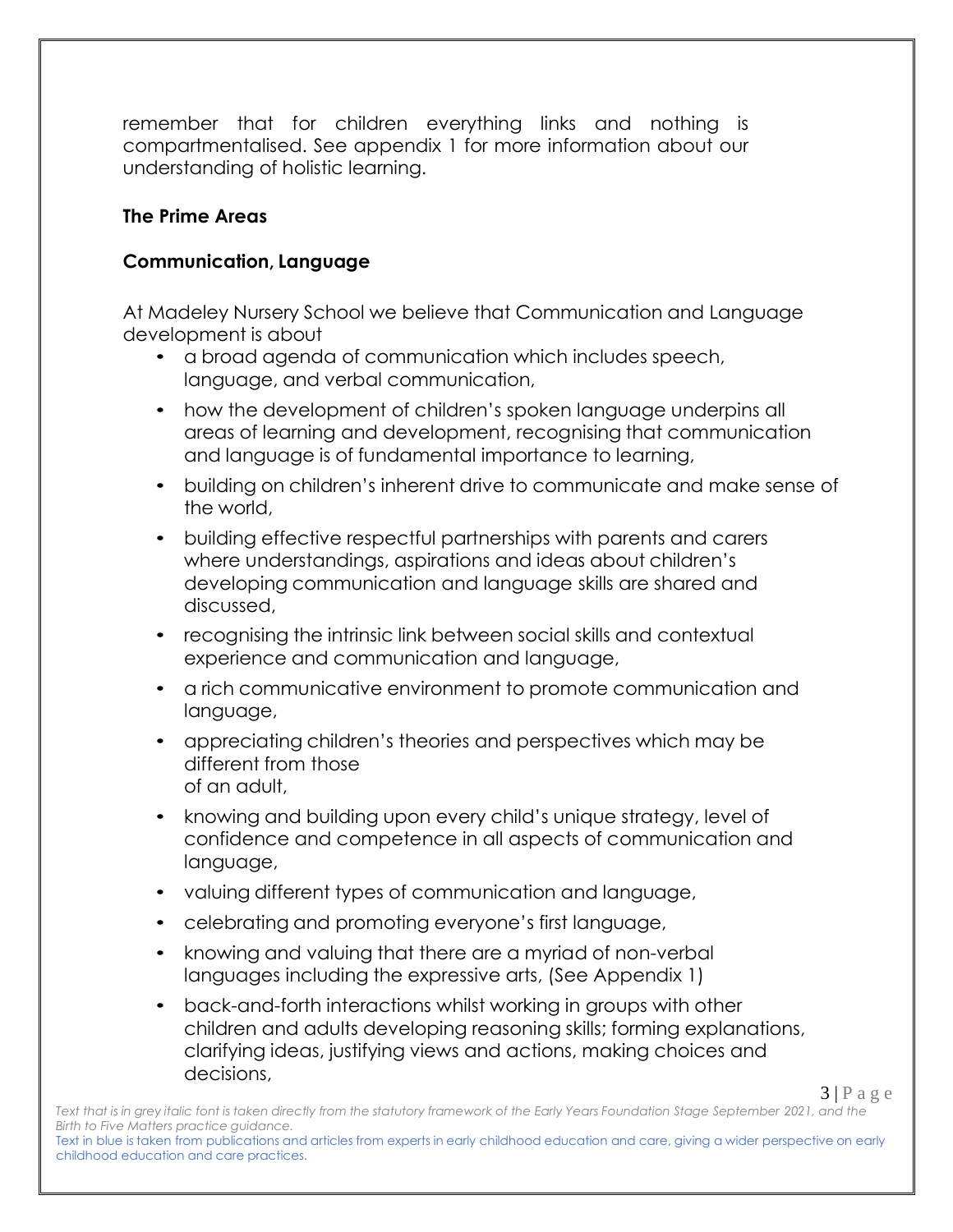- developing evaluation skills; evaluating ideas, developing, and applying criteria, making confident judgements about their own work and that of others,
- being able to listen well,
- having confidence to experiment with new ideas and communicate with others in small and larger groups without fear of making mistakes,
- using story-times, drama, and role play to engage actively with fiction, non-fiction, rhymes, and poems
- enjoying the rhyme and rhythm of language,
- understanding the developmental stages of speech, language, and communication development and to recognise and support any specific areas of speech, language and communication development that are at risk of delay.

"It is that communication and language are best learned in a rich communicative environment. In effective early years settings practitioners will be good communicators themselves and will ensure that communication between children and between children and adults is purposeful and related to children's interests and needs. In these settings children have as many opportunities as possible to initiate and maintain communication, and their communication is acknowledged and respected. Their voices are listened to and welcomed. Most of all, these are settings in which educational practices do not, even unintentionally, close down opportunities for communication, restrict what children are allowed to say and leave practitioners with too little time to hear what children are saying."

Communicating Matters – Sure Start, Primary National Strategy 2005

The role of the educator is to

- celebrate and promote communication and language development with parents / carers, and children, individually and in groups,
- be good role models,
- comment on what children show interest in or what they are doing and echoing back what they say with new vocabulary or different language structures added.
- celebrate and promote children's first language,
- intervene in an appropriate and sensitive manner when joining children in their investigations, play and conversations,
- know the developmental stages of communication and language,

 $4 | P a e e$ 

Text that is in grey italic font is taken directly from the statutory framework of the Early Years Foundation Stage September 2021, and the *Birth to Five Matters practice guidance.*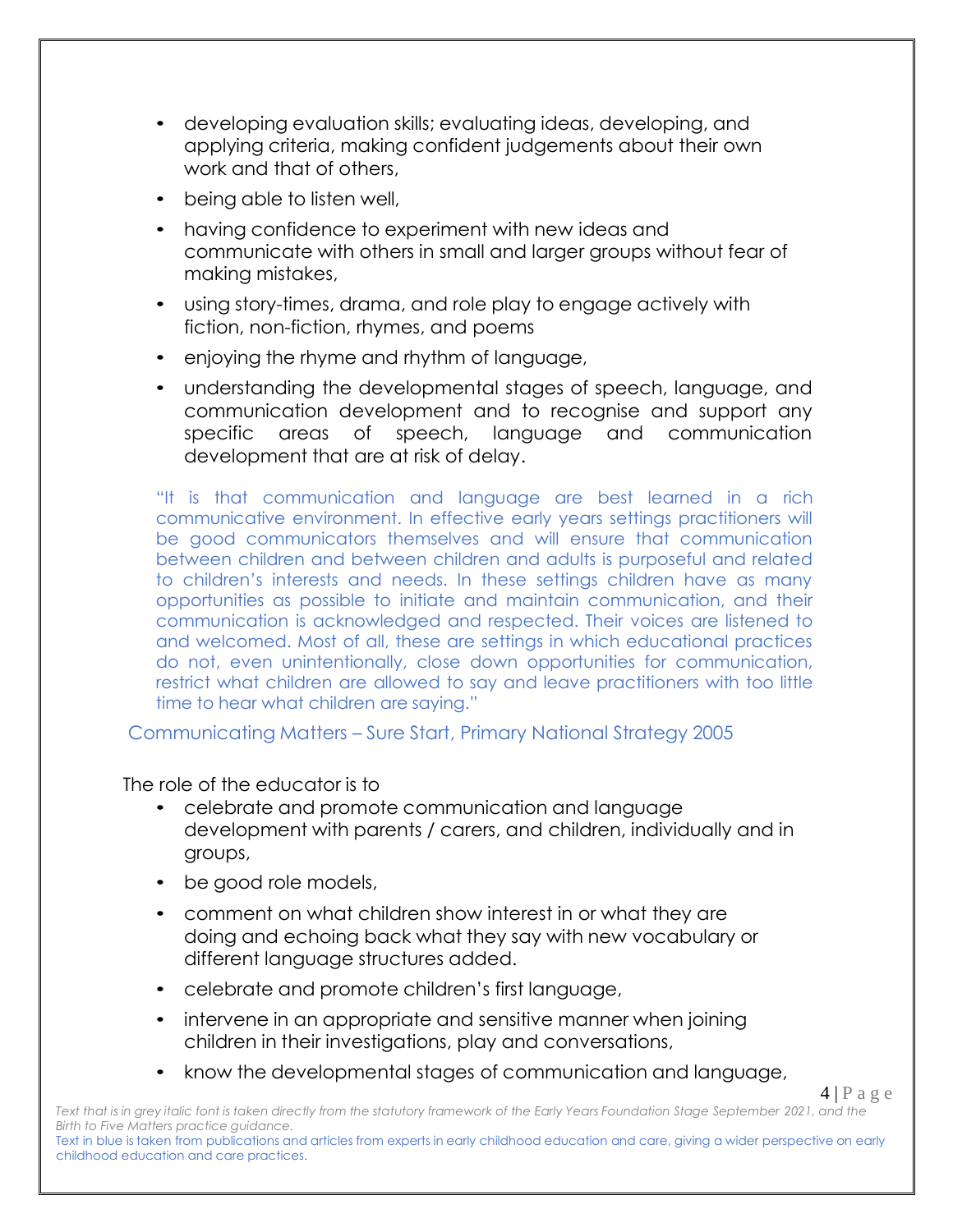- support communication and language in an unhurried environment that ensures adequate time for listening, thinking, responding, and initiating,
- know that speech is an important tool in learning and is closely linked to understanding and making sense of the world.
- demonstrate how important it is for all children, from birth, to hear and respond to talk, acknowledging that the responses they make will not always reflect the depth of their understanding,
- use children's own language wherever possible to support their work and thinking, collecting children's words in pedagogical documentation,
- make up, retell, and read stories, rhymes, and poetry,
- use their 'own writing' for a purpose, explicitly with children,
- promote active listening and appropriate responses,
- promote the development of listening and responding as part of a group, between children and between children and adults,
- undertake professional development, through a research approach to children's learning, visits, courses, and reading to improve our own knowledge, skills and understanding of effective learning and teaching, thereby enabling children to make progress towards, meet and exceed the early learning goals for Communication and Language by the end of the Foundation Stage.

# EYFS requirements with respect to Communication and Language **Development**

 $5|P$  a g e *The development of children's spoken language underpins all seven areas of learning and development. Children's back-and-forth interactions from an early age form the foundations for language and cognitive development. The number and quality of the conversations they have with adults and peers throughout the day in a language-rich environment is crucial. By commenting on what children are interested in or doing and echoing back what they say with new vocabulary added, practitioners will build children's language effectively. Reading frequently to children, and engaging them actively in stories, non-fiction, rhymes, and poems, and then providing them with extensive opportunities to use and embed new words in a range of contexts, will give children the opportunity to thrive. Through conversation, storytelling, and role play, where children share their ideas with support and modelling from their teacher, and sensitive questioning that invites them to elaborate, children become comfortable using a rich range of vocabulary* 

Text that is in grey italic font is taken directly from the statutory framework of the Early Years Foundation Stage September 2021, and the *Birth to Five Matters practice guidance.*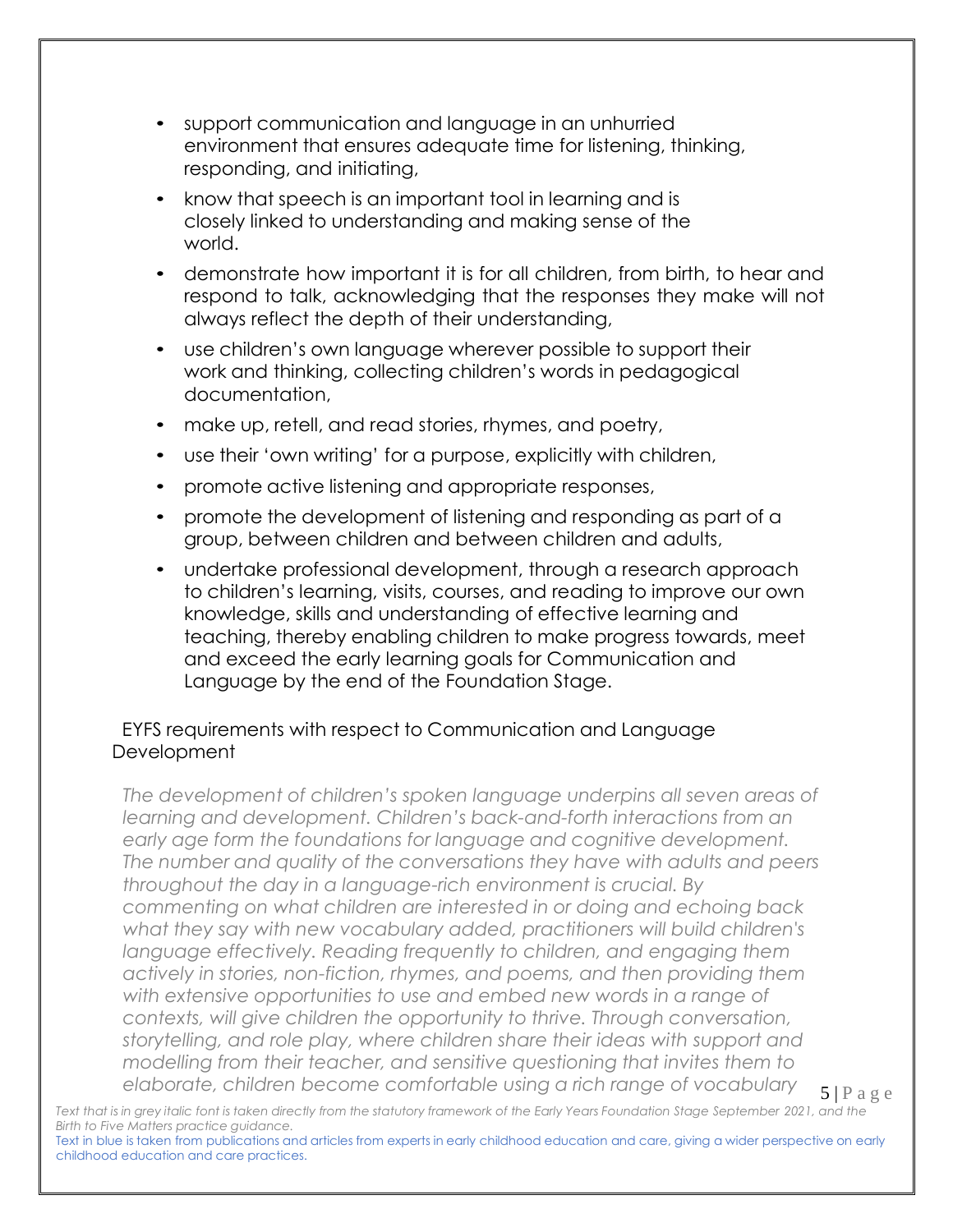#### *and language structures.*

# **Early Learning Goals**

The early learning goals are an assessment point at the end of the Early years **Foundation** 

Stage, usually at the end of a child's reception year in primary school.

#### *ELG: Listening, Attention and Understanding*

*Children at the expected level of development will:*

- *Listen attentively and respond to what they hear with relevant questions, comments and actions when being read to and during whole class discussions and small group interactions.*
- *Make comments about what they have heard and ask questions to clarify their understanding.*
- *Hold conversation when engaged in back-and-forth exchanges with their teacher and peers.*

#### *ELG: Speaking*

*Children at the expected level of development will:*

- *Participate in small group, class, and one-to-one discussions, offering their own ideas, using recently introduced vocabulary.*
- *Offer explanations for why things might happen, making use of recently introduced vocabulary from stories, non-fiction, rhymes, and poems when appropriate.*
- *Express their ideas and feelings about their experiences using full sentences, including use of past, present, and future tenses, and making use of conjunctions, with modelling and support from their teacher.*

#### **Physical Development**

At Madeley Nursery School we believe that Physical Development is about

- improving skills of co-ordination, control, manipulation, and movement. It supports children to gain confidence, feel the benefits of being healthy and active, developing a sense of wellbeing, providing opportunities for challenge, making judgements, risk taking and solving problems,
- having time to explore, experiment and refine movements and actions both inside and outdoors, within Nursery and in the wider community,
- embodying exploration, creative expression, thinking skills and intellectual development,
- body movement and body language supporting non-

 $6 | P a e e$ 

Text that is in grey italic font is taken directly from the statutory framework of the Early Years Foundation Stage September 2021, and the *Birth to Five Matters practice guidance.*

Text in blue is taken from publications and articles from experts in early childhood education and care, giving a wider perspective on early childhood education and care practices.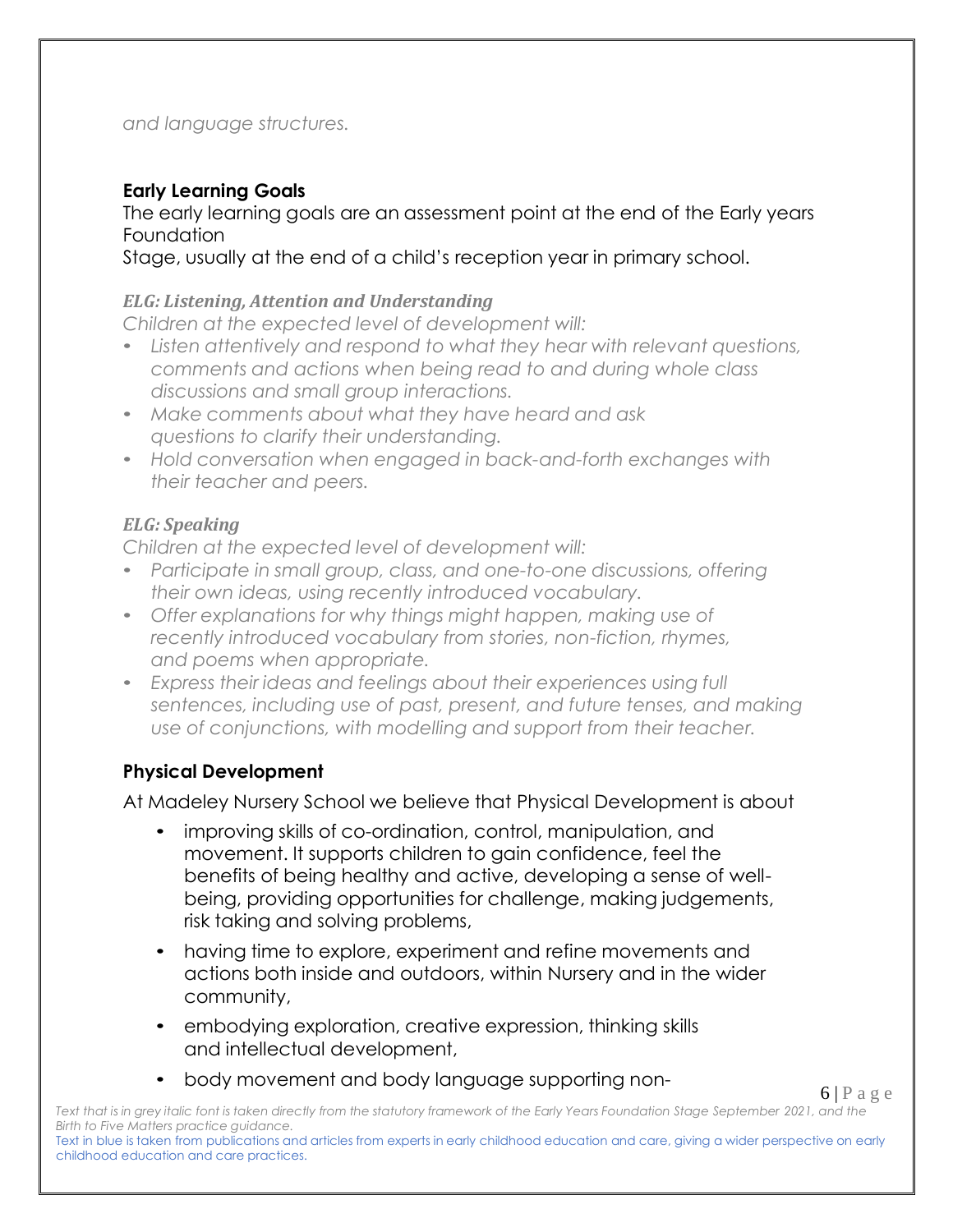verbal and verbal communication and expressiveness,

• developing hand-eye co-ordination,

"Young children learn about themselves and their environment through movement. Jean Piaget and Jerome Bruner and Margaret Donaldson – great and influential psychologists – say that for our youngest children, movement is 'thought in action.' Children have first to experience the world actively through all their senses before they can think in the abstract and hold thoughts or the memory of those things in their heads as pictures, concepts or symbols."

Marjorie Ouvry – Exercising Muscles and Minds

"The more closely we consider the elaborate interplay of brain and body, the more clearly one compelling theme emerges: Movement is essential for learning. Movement awakens and activates many of our mental capacities. Movement integrates and anchors new information and experience into our neural networks. And movement is vital to all the actions by which we embody and express our learning, our understanding and ourselves."

Carla Hannaford Ph.D. - Smart Moves Why learning is not all in your head. 1995

The role of the educator is to

- notice children's interests and competencies planning and building on them, whilst considering the balance and range of opportunities inside and outdoors,
- introduce unexpected or provoking opportunities for children to develop their physical skills,
- provide graduated challenges that enable children to take risks within their own level of competence,
- support children who are hesitant in meeting new challenges therefore developing personal confidence,
- provide opportunities for physical activities outside in all weather conditions,
- ensure all equipment is appropriate to the activity and that it is well maintained, and risk assessed,
- give all children access to a broad and rich range of learning experiences that promote physical development,
- promote a positive attitude towards physical activity and healthy lifestyles,

 $7 | P a e e$ 

Text that is in grey italic font is taken directly from the statutory framework of the Early Years Foundation Stage September 2021, and the *Birth to Five Matters practice guidance.* Text in blue is taken from publications and articles from experts in early childhood education and care, giving a wider perspective on early childhood education and care practices.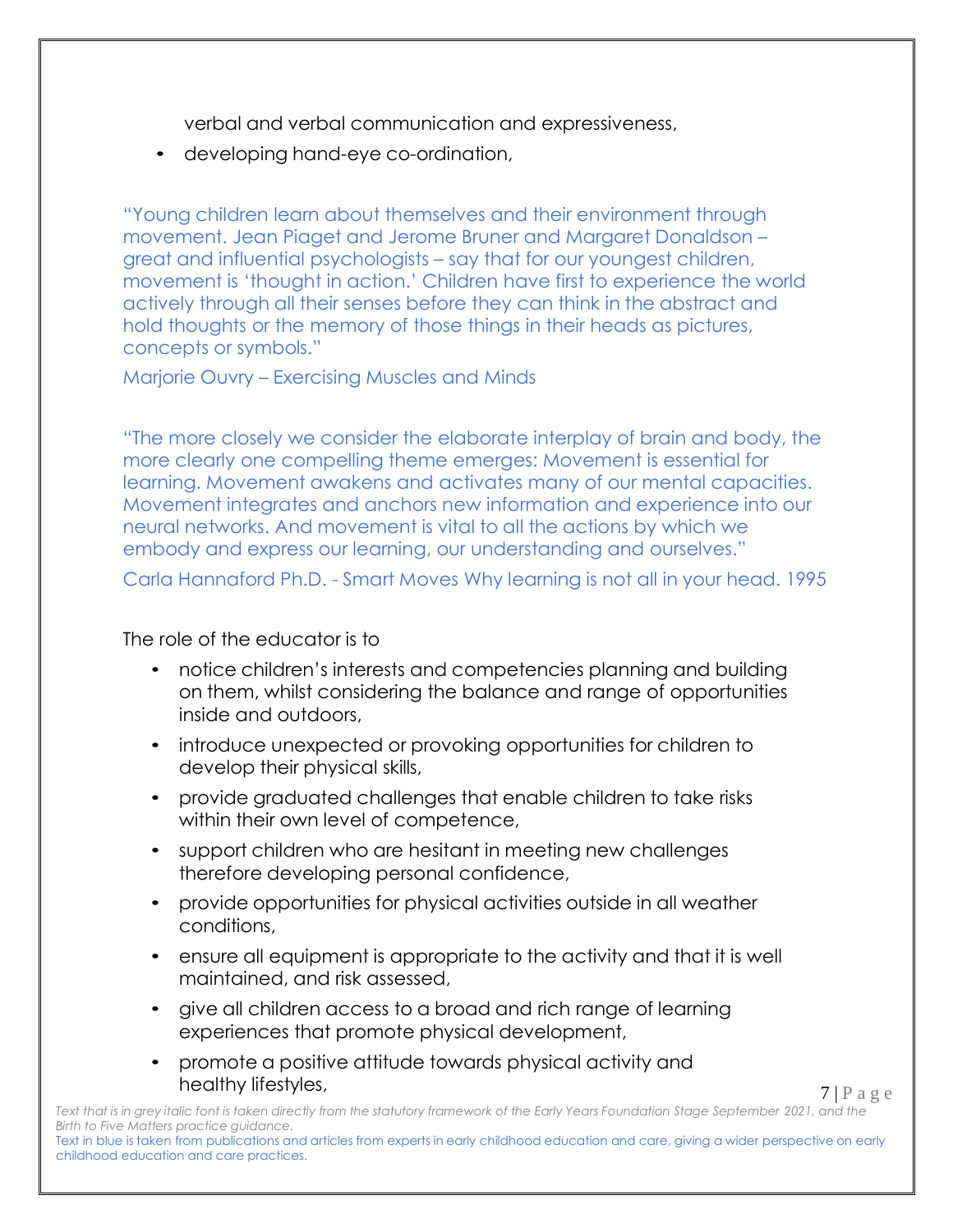- promote imaginative and creative movement,
- promote children's awareness of space: their own and others,
- enable children to develop manipulative skills working with a range of tools, equipment and materials promoting safe and appropriate use,
- give sufficient time for repeating, practising, and consolidating movements and skills,
- use verbal language to describe movement alongside children's physical activity,
- undertake professional development, through a research approach to children's learning, visits, courses, and reading to improve our own knowledge, skills and understanding of effective learning and teaching,

# EYFS requirements with respect to Physical Development

*Physical activity is vital in children's all-round development, enabling them to pursue happy, healthy, and active lives. Gross and fine motor experiences develop incrementally throughout early childhood, starting with sensory explorations and the development of a child's strength, co-ordination, and positional awareness through tummy time, crawling and play movement with both objects and adults. By creating games and providing opportunities for play both indoors and outdoors, adults can support children to develop their core strength, stability, balance, spatial awareness, co-ordination, and agility.*

*Gross motor skills provide the foundation for developing healthy bodies and social and emotional*

*well-being. Fine motor control and precision helps with hand-eye co-ordination, which is later linked to early literacy. Repeated and varied opportunities to explore and play with small world activities, puzzles, arts and crafts and the practice of using small tools, with feedback and support from adults, allow children to develop proficiency, control, and confidence.*

# **Early Learning Goals**

# The early learning goals are an assessment point at the end of the Early years Foundation

Stage, usually at the end of a child's reception year in primary school.

#### *ELG: Gross Motor Skills*

*Children at the expected level of development will:*

• *Negotiate space and obstacles safely, with consideration for themselves and others.*

 $8 | P a \ge e$ 

Text that is in grey italic font is taken directly from the statutory framework of the Early Years Foundation Stage September 2021, and the *Birth to Five Matters practice guidance.*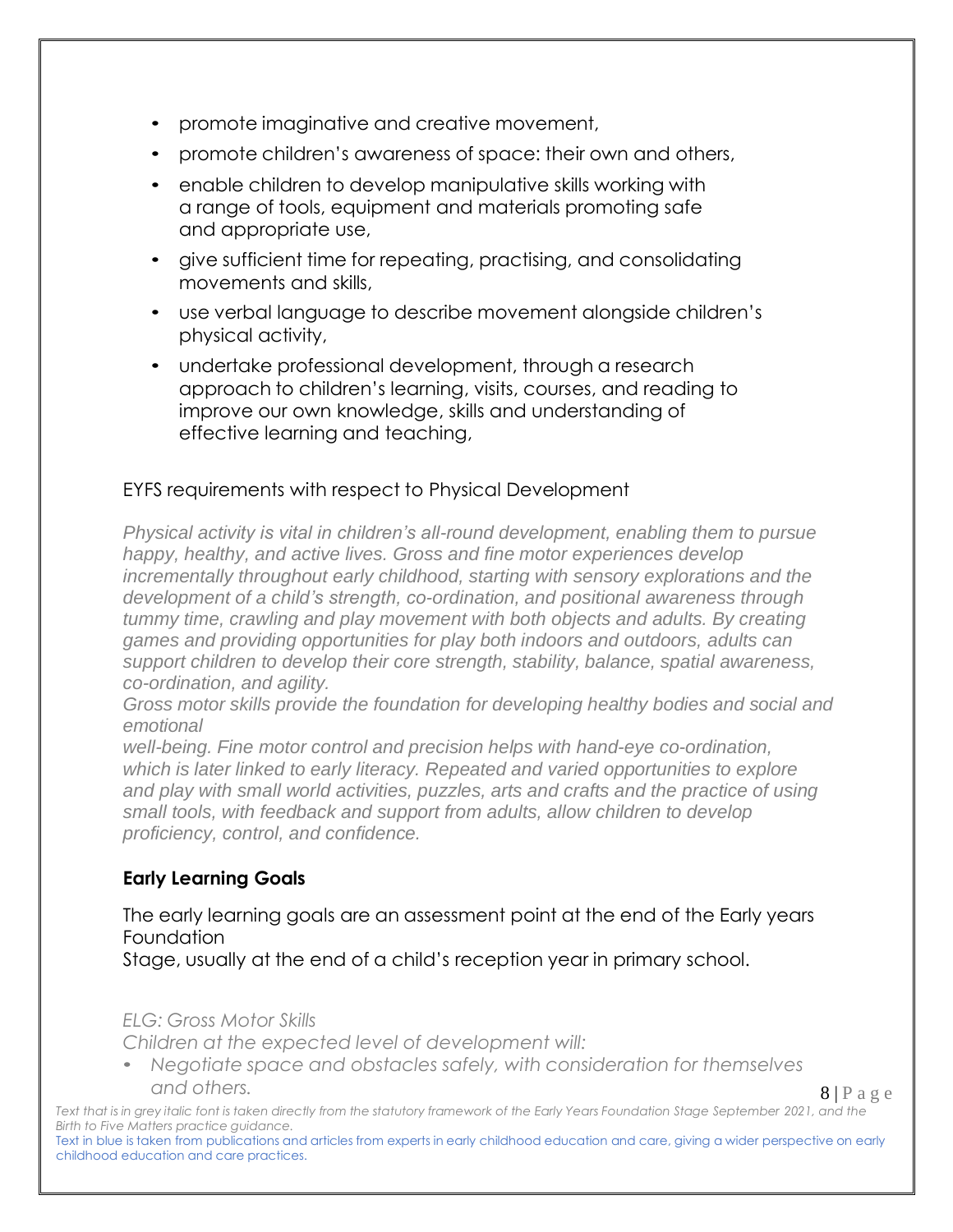- *Demonstrate strength, balance and coordination when playing.*
- *Move energetically, such as running, jumping, dancing, hopping, skipping, and climbing.*

#### *ELG: Fine Motor Skills*

*Children at the expected level of development will:*

- *Hold a pencil effectively in preparation for fluent writing – using the tripod grip in almost all cases.*
- *Use a range of small tools, including scissors, paint brushes and cutlery.*

• *Begin to show accuracy and care when drawing. EYFS 2021*

# **Personal, Social and Emotional Development**

At Madeley Nursery we believe that Personal, Social and Emotional Development is about

- developing secure relationships between the child their family and the key person,
- children growing and developing as a person and as part of society,
- learning dispositions, self-esteem, confidence, rights, responsibility, relationships, and respect,
- knowing that parental support for their children is a key factor for children's educational success; creating effective partnerships with parents / carers is vital,
- becoming independent and responsible for yourself, including self-help skills,
- being able to relate and communicate with each other,
- mutual respect for individual needs and cultural difference,
- understanding a range of feelings in yourself and in others,
- being able to self-regulate,

"Personal, social and emotional development is about how young children grow into people who feel good about themselves, have positive relationships with others and can express feelings and behave in appropriate ways. Each aspect overlaps as the child grows and matures."

Children Learning – Personal, Social and Emotional Development

– by Jean Ensing & Brenda Spencer.

"Emotional well-being derives from feelings of security (feeling individually well known, thought about and understood; and able to participate with

 $9 | P a g e$ 

Text that is in grey italic font is taken directly from the statutory framework of the Early Years Foundation Stage September 2021, and the *Birth to Five Matters practice guidance.*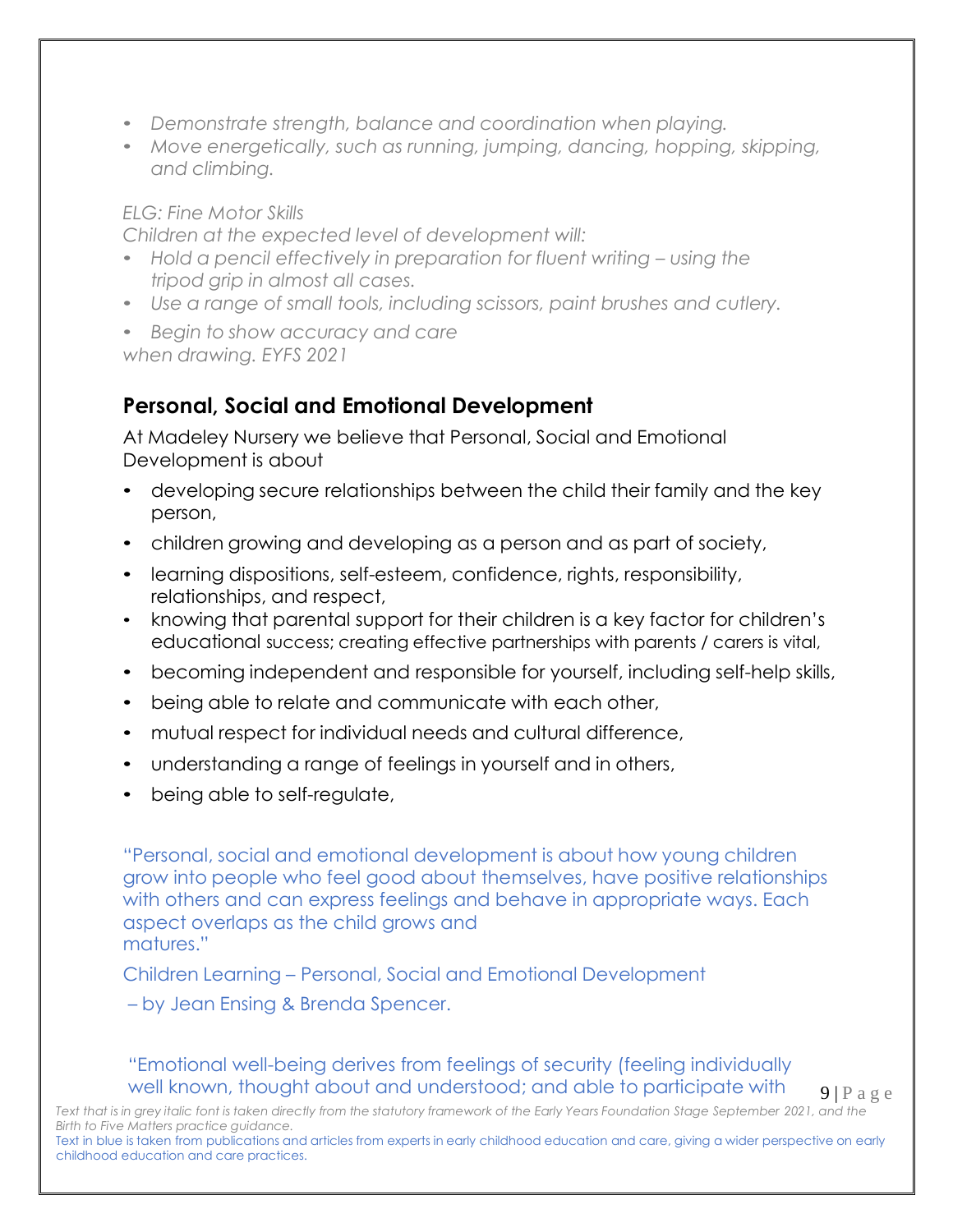some influence in predictable and well organised routines);" Peter Elfer 2008

"The key person approach is a way of working in nurseries in which the whole focus and organisation is aimed at enabling and supporting close attachments between individual children and individual nursery staff. The key person approach is an involvement, an individual and reciprocal commitment between a member of staff and a family. It is an approach that has clear benefits for all involved."

Peter Elfer 2008

The role of the educator is to

- develop their essential key person role with children and their parents / carers
- get to know each child and value them for who they are,
- be always a good role model in manner, courtesy, and care,
- treat all children consistently and fairly,
- work closely and supportively with parents and carers,
- foster the self-esteem and confidence of everyone,
- develop a positive attitude towards learning for self and others,
- develop children's curiosity, concentration, and perseverance to complete a task,
- develop the ability of children to work and play as part of a group,
- enable children to make decisions and take responsibility,
- enable children to be aware of the causal effect of their actions,
- promote children's emotional literacy,
- promote caring, tolerance and fairness amongst children,
- develop children's understanding of the difference between right and wrong and to demonstrate this in their behaviour, (see behaviour policy)
- promote children's independence in personal skills including hygiene and dressing,
- develop children's respect for their surroundings and other people's property,
- encourage children to respond positively to a range of cultural and religious

 $10 | P a e e$ 

Text that is in grey italic font is taken directly from the statutory framework of the Early Years Foundation Stage September 2021, and the *Birth to Five Matters practice guidance.*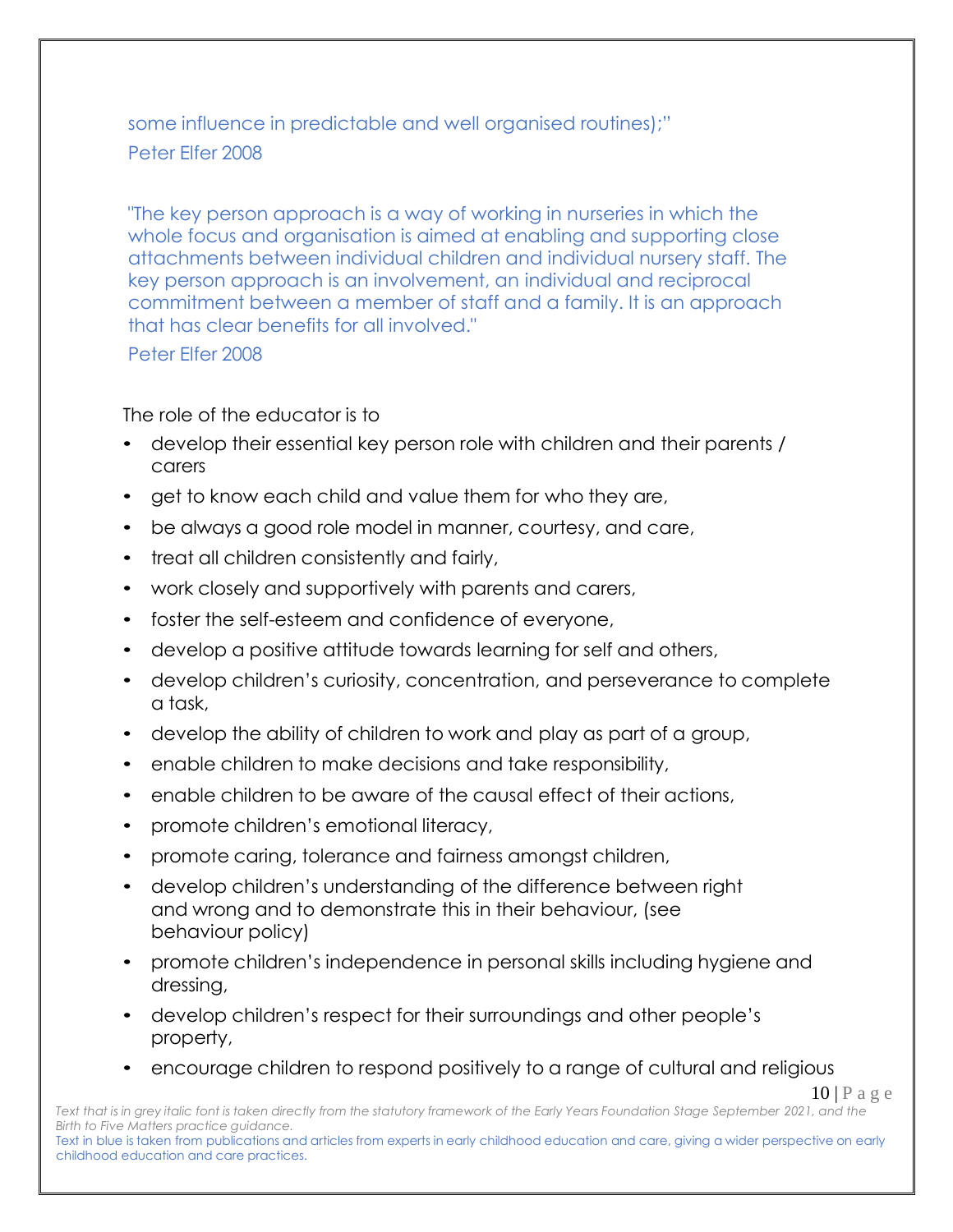events,

- promote diversity and equality including respect for people of other races, cultures and beliefs, gender difference and differing abilities,
- undertake professional development, through a research approach to children's learning, visits, courses, and reading to improve our own knowledge, skills and understanding of effective learning and teaching,

#### Requirements with respect to Personal, Social, and emotional Development

*Children's personal, social, and emotional development (PSED) is crucial for children to lead healthy and happy lives and is fundamental to their cognitive development. Underpinning their personal development are the important attachments that shape their social world.*

*Strong, warm, and supportive relationships with adults enable children to learn how to understand their own feelings and those of others. Children should be supported to manage emotions, develop a positive sense of self, set themselves simple goals, have confidence in their own abilities, to persist and wait for what they want and direct attention as necessary. Through adult modelling and guidance, they will learn how to look after their bodies, including healthy eating, and manage personal needs independently. Through supported interaction with other children, they learn how to make good friendships, co-operate, and resolve conflicts peaceably. These attributes will provide a secure platform from which children can achieve at school and in later life.*

#### Early Learning Goals

#### The early learning goals are an assessment point at the end of the Early years Foundation

Stage, usually at the end of a child's reception year in primary school.

#### *ELG: Self-Regulation*

*Children at the expected level of development will:*

*- Show an understanding of their own feelings and those of others, and begin to regulate their behaviour accordingly.*

*- Set and work towards simple goals, being able to wait for what they want and control their immediate impulses when appropriate.*

*- Give focused attention to what the teacher says, responding appropriately even when engaged in activity, and show an ability to follow instructions involving several ideas or actions.*

Text that is in grey italic font is taken directly from the statutory framework of the Early Years Foundation Stage September 2021, and the *Birth to Five Matters practice guidance.*

Text in blue is taken from publications and articles from experts in early childhood education and care, giving a wider perspective on early childhood education and care practices.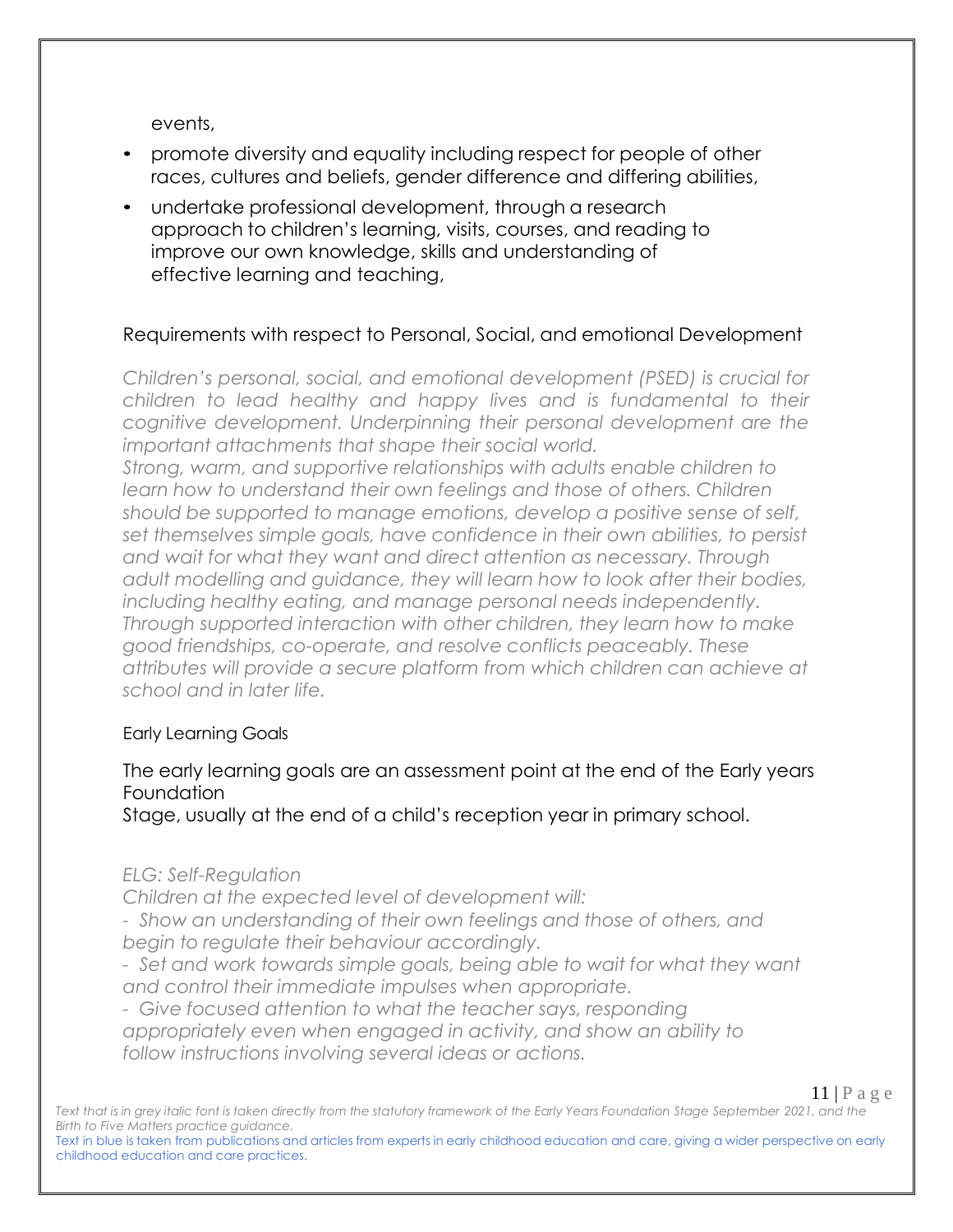#### *ELG: Managing Self*

*Children at the expected level of development will:*

- *Be confident to try new activities and show independence, resilience, and perseverance in the face of challenge.*
- *Explain the reasons for rules, know right from wrong and try to behave accordingly.*
- *Manage their own basic hygiene and personal needs, including dressing, going to the toilet, and understanding the importance of healthy food choices.*

*ELG: Building Relationships*

*Children at the expected level of development will:*

- *Work and play cooperatively and take turns with others.*
- *Form positive attachments to adults and friendships with peers.*
- *Show sensitivity to their own and to others' needs.*

*EYFS 2021*

# **The Specific Areas**

# **Literacy**

At Madeley Nursery we believe that development in literacy is

- nurturing the love of reading and writing,
- understanding that lifelong high standards of literacy competence is underpinned by rich, sustained development of communication and language skills,
- promoting an appreciation and enjoyment in the rhyme and rhythm of words,
- promoting phonetic awareness and understanding,
- providing a wide range of texts in the form of books, leaflets, documentation, labels that respond to and extend children's interests,
- promoting respect for and enjoyment in books,
- promoting understanding that information can be gained from written material, pictures, symbols, in the environment and using ICT,
- promoting book borrowing from nursery to home,
- promoting and celebrating emergent writing,

Text that is in grey italic font is taken directly from the statutory framework of the Early Years Foundation Stage September 2021, and the *Birth to Five Matters practice guidance.*

Text in blue is taken from publications and articles from experts in early childhood education and care, giving a wider perspective on early childhood education and care practices.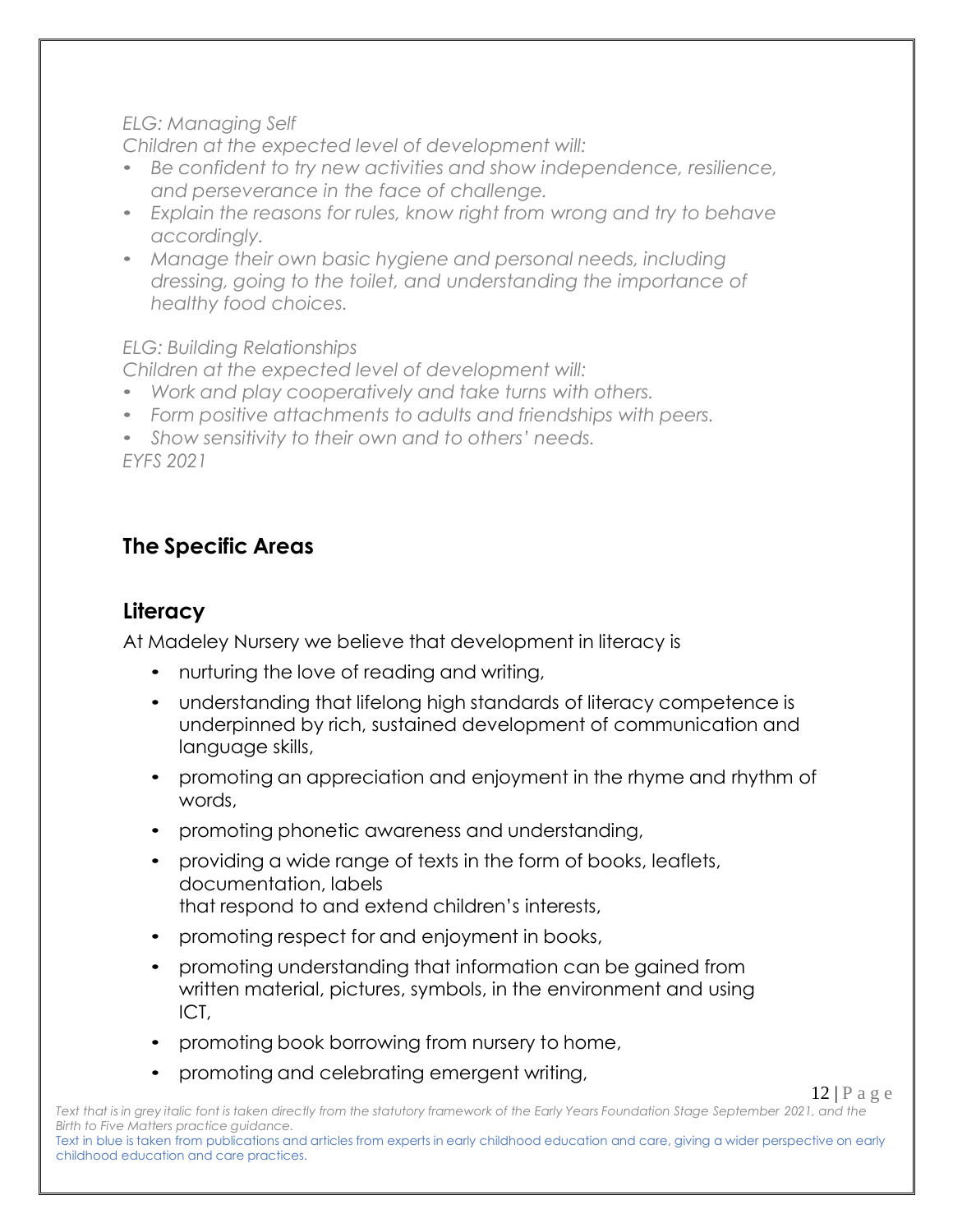- teaching and supporting letter formation,
- understanding the importance, the physical skills of gross motor development and co- ordination in the process of becoming a writer,
- providing daily opportunities for children to write in a variety of contexts; during role play, to label their work, make lists and tally charts, contribute to learning and teaching documentation, creating messages,
- make visible their strategies for reading and writing,
- celebrating scripts / writing from around the world.

"This research indicates unequivocally that trusting, caring relationships with known adults generate the neurological activity (connections) which are the foundation for all future growth and development. Literacy development is enhanced when adults provide a safe and stimulating environment, and communicate with and respond to children, from birth, with excitement, support, and challenge.

Any approach to literacy development, then, must value family and community literacy practices, including the development and maintenance of a child's first language, and build on these in early learning settings. Young children acquire literacy knowledge as they participate in activities where literacy is used to meet everyday needs."

# Inquiry into the teaching of reading – Early Childhood Australia

#### The role of the educator is to

- aspire highly for every child to develop literacy skills in reading and writing,
- to continually develop their own knowledge and skills in teaching literacy,
- offer regular discrete teaching sessions of pre-phonics activities leading to systematic phonics activities (using Jolly Phonics materials),
- ensure the environment is filled with stimulating, relevant and diverse examples of writing and scripts, fiction, and non-fiction books,
- offer daily experiences for mark-making and writing,
- teach correct letter formation (pre-cursive),
- work with parents and carers to support the development of literacy skills for each child,
- create an environment in which every child feels excited and

13 | P a g e

Text that is in grey italic font is taken directly from the statutory framework of the Early Years Foundation Stage September 2021, and the *Birth to Five Matters practice guidance.*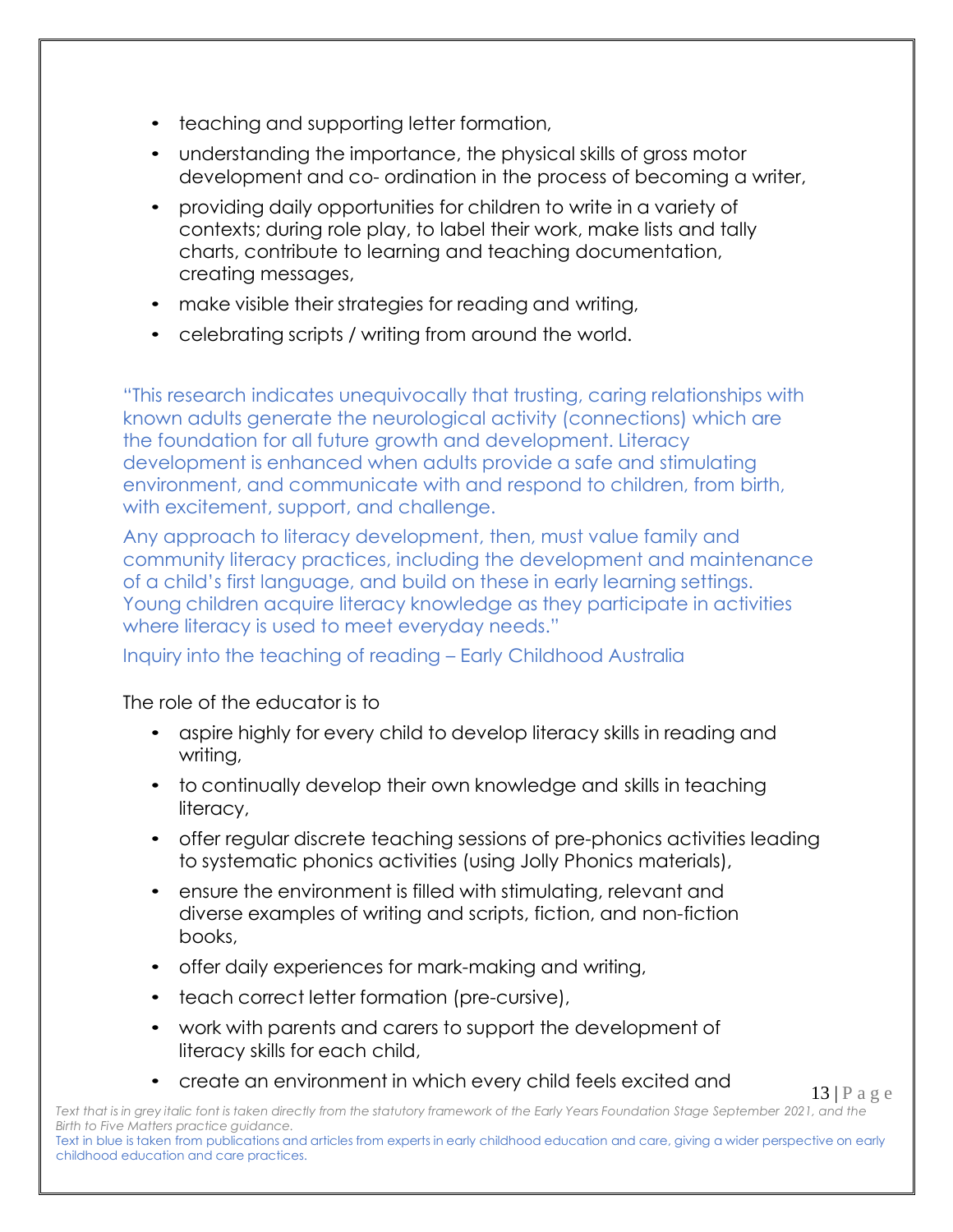enthusiastic about reading and writing with confidence to have a go,

- promote book borrowing and sharing at home,
- to assess each child's level of literacy knowledge and development and scaffold learning to their next steps,

Further detailed information on this area of development at Madeley Nursery School is in the Literacy Policy

# Requirements with respect to the development of Literacy

*It is crucial for children to develop a life-long love of reading. Reading consists of two dimensions: language comprehension and word reading. Language comprehension (necessary for both reading and writing) starts from birth. It only develops when adults talk with children about the world around them and the books (stories and non-fiction) they read with them, and enjoy rhymes, poems, and songs together. Skilled word reading, taught later, involves both the speedy working out of the pronunciation of unfamiliar printed words (decoding) and the speedy recognition of familiar printed words. Writing involves transcription (spelling and handwriting) and composition (articulating ideas and structuring them in speech, before writing).*

#### Early Learning Goals

#### The early learning goals are an assessment point at the end of the Early years Foundation

Stage, usually at the end of a child's reception year in primary school.

#### *ELG: Comprehension*

*Children at the expected level of development will:*

- *Demonstrate understanding of what has been read to them by retelling stories and narratives using their own words and recently introduced vocabulary.*
- *Anticipate – where appropriate – key events in stories.*
- *Use and understand recently introduced vocabulary during discussions about stories, non- fiction, rhymes, and poems and during role-play.*

#### *ELG: Word Reading*

*Children at the expected level of development will:*

- *Say a sound for each letter in the alphabet and at least 10 digraphs.*
- *Read words consistent with their phonic knowledge by sound-blending.*
- *Read aloud simple sentences and books that are consistent with their*

14 | P a g e

Text that is in grey italic font is taken directly from the statutory framework of the Early Years Foundation Stage September 2021, and the *Birth to Five Matters practice guidance.*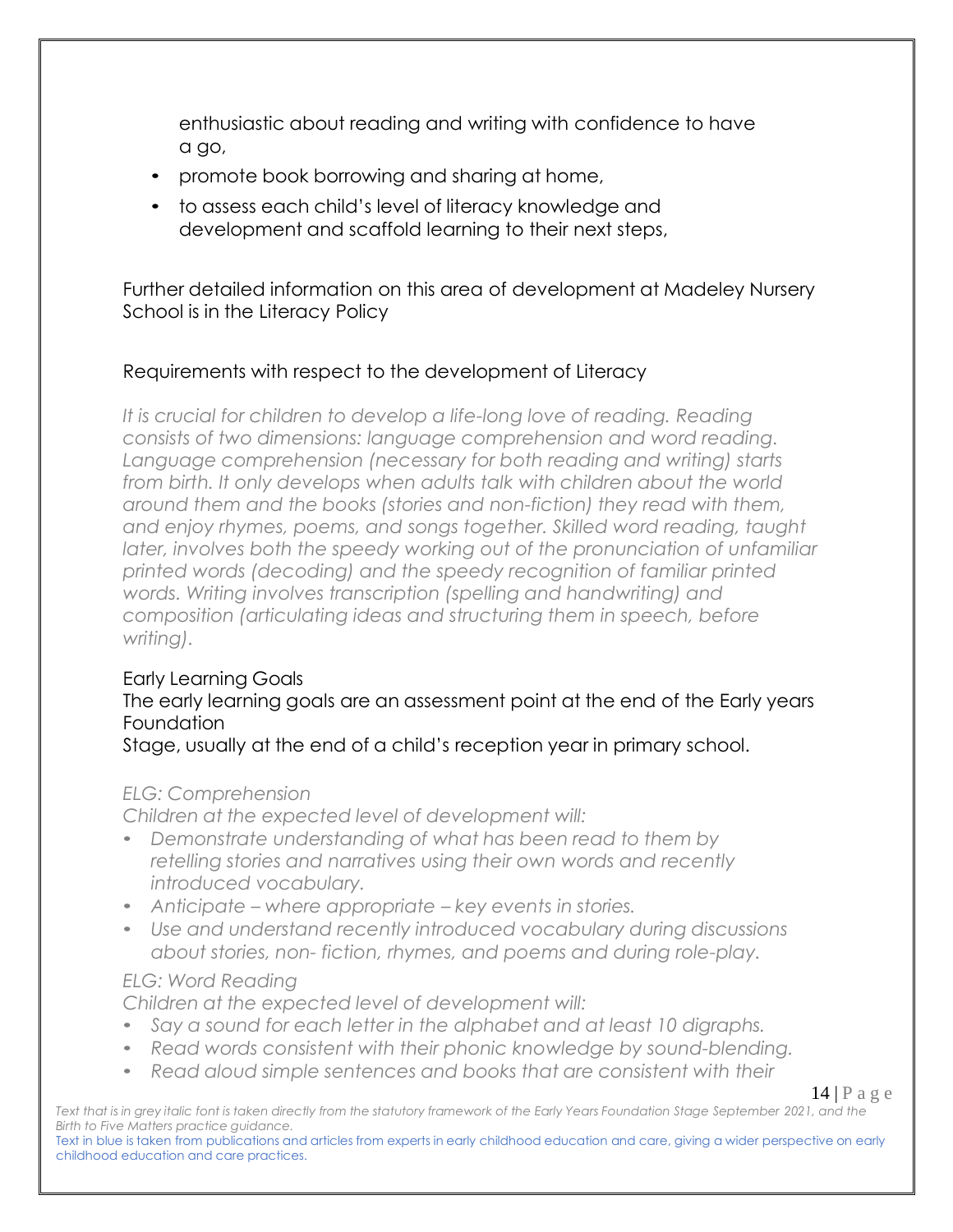*phonic knowledge, including some common exception words.*

- *ELG: Writing*
- *Children at the expected level of development will:*
- *Write recognisable letters, most of which are correctly formed.*
- *Spell words by identifying sounds in them and representing the sounds with a letter or letters.*

• *Write simple phrases and sentences that can be read by others. EYFS 2021*

# **Mathematics**

At Madeley Nursery School we believe that mathematics is about

- working with parents / carers to identify, support and extend children's mathematical interests and skills,
- developing appropriate mathematical ideas, methods, skills, principles, and vocabulary,
- information processing skills; including collecting and using information, sorting, and sequencing, comparing, and contrasting,
- stimulating lasting curiosity, interest, and enjoyment in mathematics,
- developing understanding of numerical ideas and methods to solve practical problems,
- using mathematical concepts in play and learning,
- understanding mathematics in its widest context and seeing how it relates to everyday life,
- working independently and as part of a group in a variety of activities, to develop the ability to talk about their experiences and listen attentively to others,
- knowing and using the appropriate vocabulary during both practical activities and discussion,
- Problem Solving, Reasoning and Numeracy being creative as well as functional,
- relevant skills being taught within a variety of curricular contexts by meaningful and relevant activities,

The role of the educator is to

• Know that learning and development of a child is a partnership between parents,

15 | P a g e teachers and the child and that this principle applies to the area of

Text that is in grey italic font is taken directly from the statutory framework of the Early Years Foundation Stage September 2021, and the *Birth to Five Matters practice guidance.*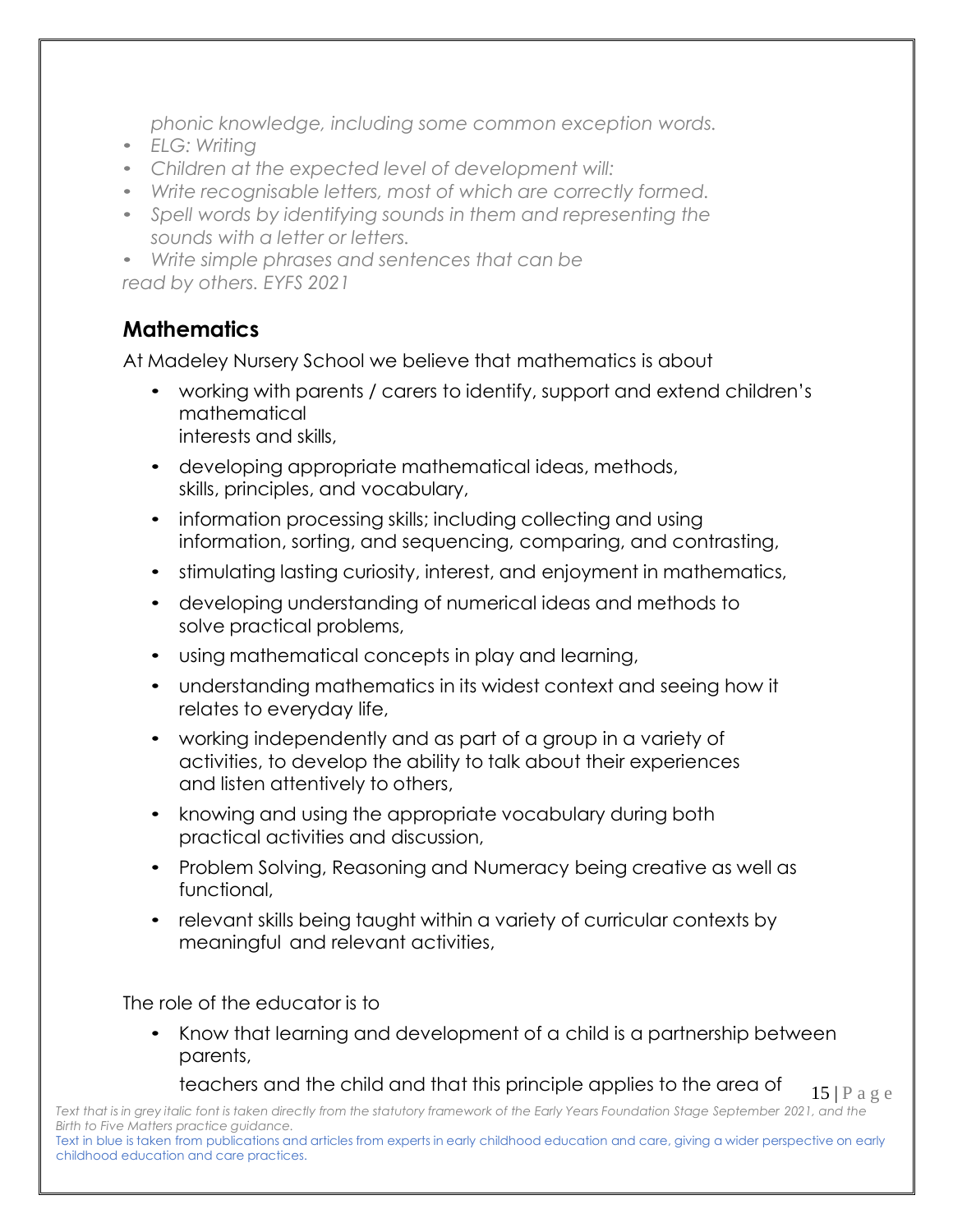problem solving, reasoning and numeracy,

- teach in a meaningful context whilst providing opportunities for the children to use their skills creatively through problem solving and investigation,
- provide a variety of provocations, experiences, resources, and activities to promote and support mathematical development,
- develop mathematics in a cross-curricular context where relevant skills are taught within a variety of curricular contexts by meaningful and relevant activities,
- actively involve the children in their learning to foster independent thinking and informed planning,
- make references of how mathematics is used in everyday life and provide experiences which develop this,
- encourage discussion is as aspect of problem solving, practical work and group work,
- encourage children to develop conclusions based on evidence found within their work,
- to enable children to understand the processes they are using, and to be able to apply them constructively in a variety of situations,
- ensure activities have a balance between independent and group work,
- ensure activities consist of a variety of experiences, e.g., doing, observing, talking, and listening,
- ensure that over time activities require the use of mental arithmetic and some simple recorded work,
- provide activities that use a range of related tools where children are given a chance to select equipment and skills,
- provide opportunities for children to ask and answer questions, give instructions, information, and give and receive clear or simple explanations, developing reasoning skills, and making predictions,
- undertake professional development, through a research approach to children's learning, visits, courses, and reading to improve our own knowledge, skills and understanding of effective learning and teaching,

Further detailed information on this area of development at Madeley Nursery School is in the Mathematics Policy

16 | P a g e

Text that is in grey italic font is taken directly from the statutory framework of the Early Years Foundation Stage September 2021, and the *Birth to Five Matters practice guidance.*

Text in blue is taken from publications and articles from experts in early childhood education and care, giving a wider perspective on early childhood education and care practices.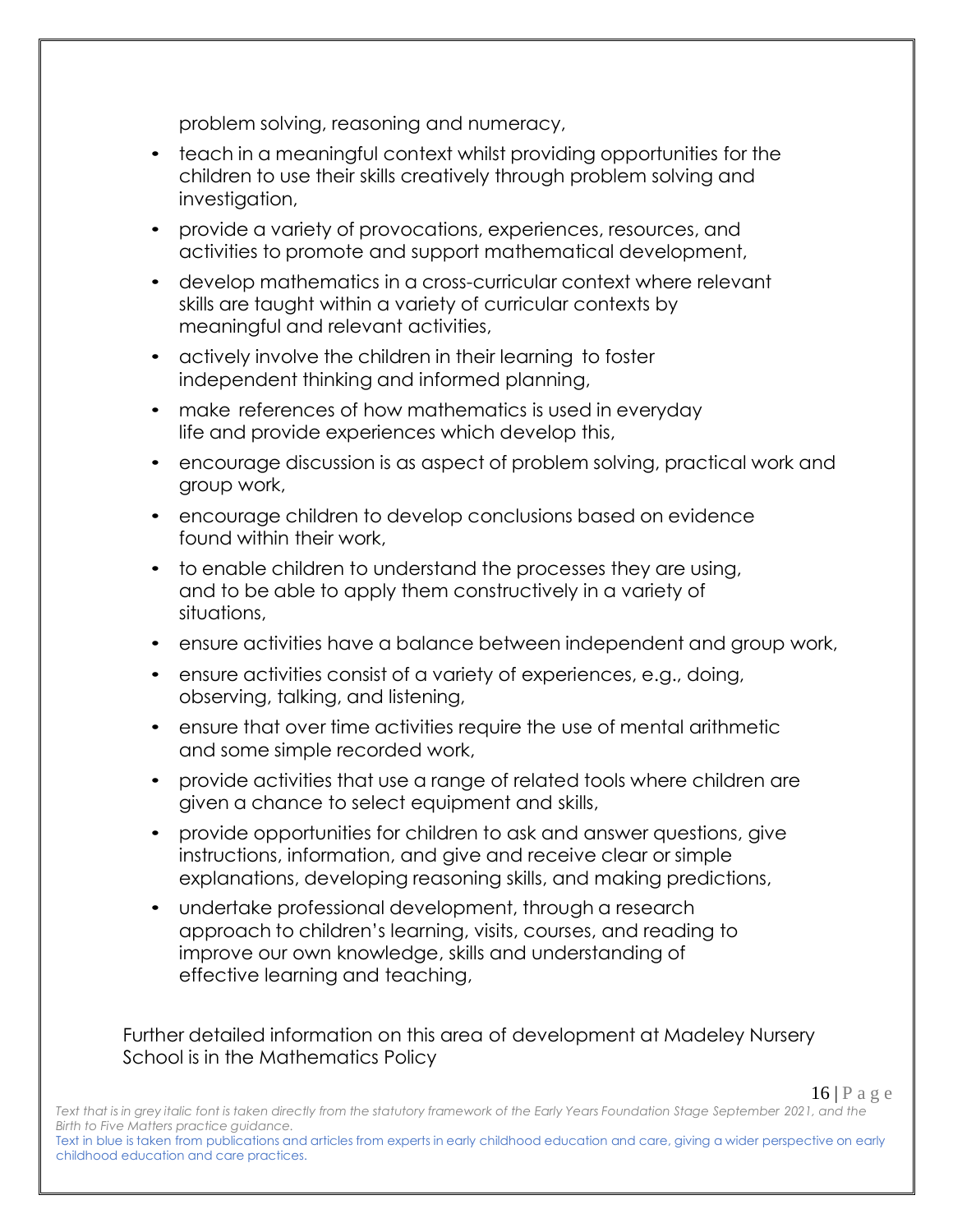# EYFS requirements with respect to the development of Mathematics

*Developing a strong grounding in number is essential so that all children develop the necessary building blocks to excel mathematically. Children should be able to count confidently, develop a deep understanding of the numbers to 10, the relationships between them and the patterns within those numbers. By providing frequent and varied opportunities to build and apply this understanding - such as using manipulatives, including small pebbles and tens frames for organising counting - children will develop a secure base of knowledge and vocabulary from which mastery of mathematics is built. In addition, it is important that the curriculum includes rich opportunities for children to develop their spatial reasoning skills across all areas of mathematics including shape, space, and measures. It is important that children develop positive attitudes and interests in mathematics, look for patterns and relationships, spot connections, 'have a go', talk to adults and peers about what they notice and not be afraid to make mistakes.*

#### Early Learning Goals

The early learning goals are an assessment point at the end of the Early years Foundation Stage, usually at the end of a child's reception year in primary school.

#### *ELG: Number*

*Children at the expected level of development will:*

- *Have a deep understanding of number to 10, including the composition of each number.*
- *Subitise (recognise quantities without counting) up to 5.*
- *Automatically recall (without reference to rhymes, counting or other aids) number bonds up to 5 (including subtraction facts) and some number bonds to 10, including double facts.*

#### *ELG: Numerical Patterns*

*Children at the expected level of development will:*

- *Verbally count beyond 20, recognising the pattern of the counting system.*
- *Compare quantities up to 10 in different contexts, recognising when one quantity is greater than, less than or the same as the other quantity.*
- *Explore and represent patterns within numbers up to 10, including evens and odds, double facts and how quantities can be distributed equally.*

17 | P a g e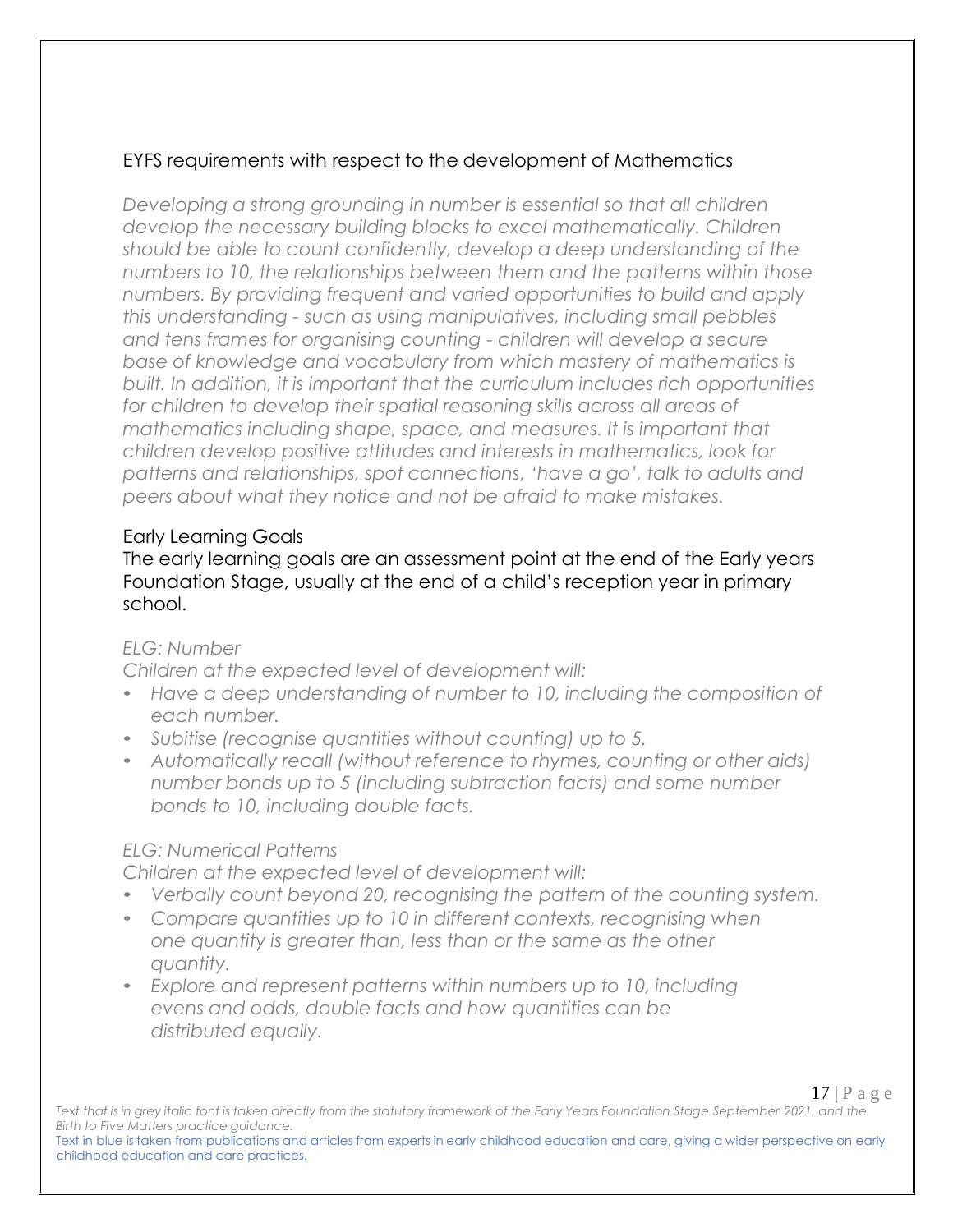# **Understanding the World**

At Madeley Nursery School we believe that Understanding the World is

- exploring and understanding the environment using the senses,
- children encountering the world, being curious and investigating what they encounter to make sense of their experience,
- children questioning where they fit in, figuring out Am I like this? Or That? Is that like me?
- developing enquiry skills; asking questions to focus ideas, clarify problems, plan what to do, how to research, predict outcomes and consequences,
- providing foundations for later learning in science, design technology, history, geography, and ICT,
- observing differences and similarities, acknowledging, and celebrating them,
- investigating by developing hypotheses and testing them,
- asking questions, experimenting, designing, and making, and solving problems,
- manipulating a wide range of materials using their hands and other tools making, shaping, and representing their ideas and hypotheses in many contexts,
- making decisions about appropriate tools and techniques,
- using new technologies (ICT) purposefully as a tool or to record learning and ideas,
- expressing ideas, preferences, and findings,
- developing joy and awe in the natural world and foundations for lifelong awareness of our responsibility to care for it,

"The role of the educator, we see it in terms of three pressing responsibilities – to provide, to organise and to value (Drummond 1996). First, it is the educator's responsibility to provide the curricular food that will nourish and strengthen children's powers, their second responsibility is to organise children's enquiries and experiences so that they are actively and emotionally engaged, exploring those aspects of the world that really matter to them, for themselves, with their own hands and eyes and ears and voices, with their own observations, theories, experiments, discoveries, and critical questions."

First-hand experience What Matters to Children – Diane Rich et al

18 | P a g e

Text that is in grey italic font is taken directly from the statutory framework of the Early Years Foundation Stage September 2021, and the *Birth to Five Matters practice guidance.* Text in blue is taken from publications and articles from experts in early childhood education and care, giving a wider perspective on early childhood education and care practices.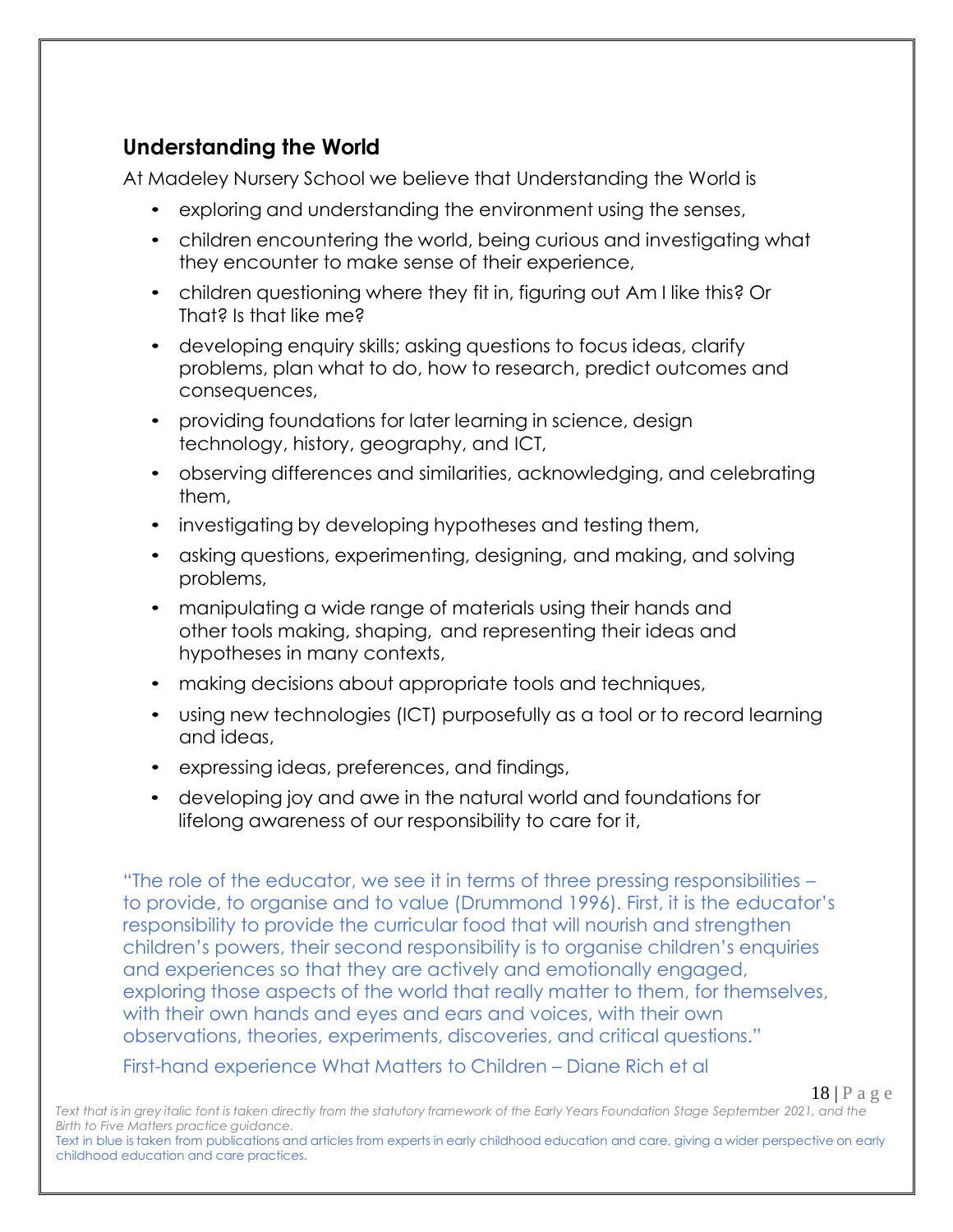The role of the educator is to

- provide an environment which stimulates and challenges children's curiosity,
- introduce and use specific vocabulary to support all areas of knowledge and understanding of the world,
- provide opportunities for children to become aware of and question issues of differences in gender, ethnicity, language, religion, and culture,
- plan activities that are based on first hand experiences so that skills and knowledge are taught through practical experiences,
- encourage problem solving, predictions, decision making and discussion,
- provide a range of ICT used to support learning through the curriculum,
- extend children's experiences and interests beyond the nursery working in partnership with parents and carers and the wider community,
- highlight fundamental aspects of the world, for examples, the seasons, light, water, decay
- provide a wide range of tools, materials, and equipment, sensitively supporting their safe and appropriate use,
- provide an environment which gives opportunities for children and adults to exchange information, listen and value each other's contributions and sustain shared thinking,
- model open-ended questions and curiosity,
- sensitively challenge racial, religious, disability and gender stereotypes,
- provide reference materials to support children's lines of enquiry,
- undertake professional development, through a research approach to children's learning, visits, courses, and reading to improve our own knowledge, skills and understanding of effective learning and teaching,

# EYFS requirements with respect to Development of Understanding the World

*Understanding the world involves guiding children to make sense of their physical world and their community. The frequency and range of children's personal experiences increases their knowledge and sense of the world around them – from visiting parks, libraries, and museums to meeting* 

19 | P a g e

Text that is in grey italic font is taken directly from the statutory framework of the Early Years Foundation Stage September 2021, and the *Birth to Five Matters practice guidance.*

Text in blue is taken from publications and articles from experts in early childhood education and care, giving a wider perspective on early childhood education and care practices.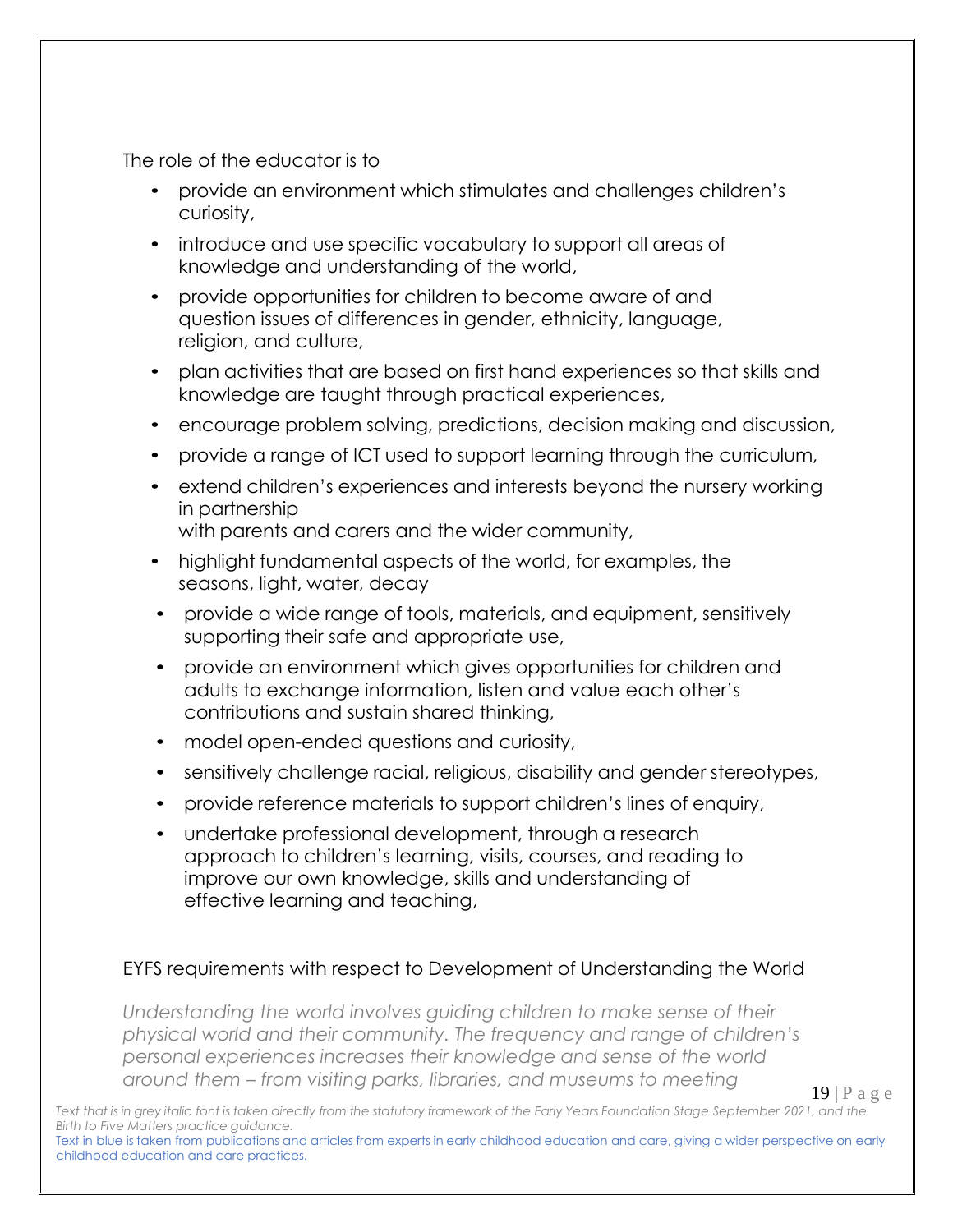*important members of society such as police officers, nurses, and firefighters. In addition, listening to a broad selection of stories, non-fiction, rhymes, and poems will foster their understanding of our culturally, socially, technologically, and ecologically diverse world. As well as building important knowledge, this extends their familiarity with words that support understanding across domains. Enriching and widening children's vocabulary will support later reading comprehension.*

# Early Learning Goals

# The early learning goals are an assessment point at the end of the Early years **Foundation**

Stage, usually at the end of a child's reception year in primary school.

# *ELG: Past and Present*

*Children at the expected level of development will:*

- *Talk about the lives of the people around them and their roles in society.*
- *Know some similarities and differences between things in the past and now, drawing on their experiences and what has been read in class.*
- *Understand the past through settings, characters and events encountered in books read in class and storytelling.*

# *ELG: People, Culture and Communities*

*Children at the expected level of development will:*

- *Describe their immediate environment using knowledge from observation, discussion, stories, non-fiction texts and maps.*
- *Know some similarities and differences between different religious and cultural communities in this country, drawing on their experiences and what has been read in class.*
- *Explain some similarities and differences between life in this country and life in other countries, drawing on knowledge from stories, non-fiction texts and – when appropriate – maps.*

# *ELG: The Natural World*

*Children at the expected level of development will:*

- *Explore the natural world around them, making observations and drawing pictures of animals and plants.*
- *Know some similarities and differences between the natural world around them and contrasting environments, drawing on their experiences and what has been read in class.*
- *Understand some important processes and changes in the natural world around them, including the seasons and changing states of matter.*

*EYFS 2021*

 $20$  | P a g e

Text that is in grey italic font is taken directly from the statutory framework of the Early Years Foundation Stage September 2021, and the *Birth to Five Matters practice guidance.* Text in blue is taken from publications and articles from experts in early childhood education and care, giving a wider perspective on early childhood education and care practices.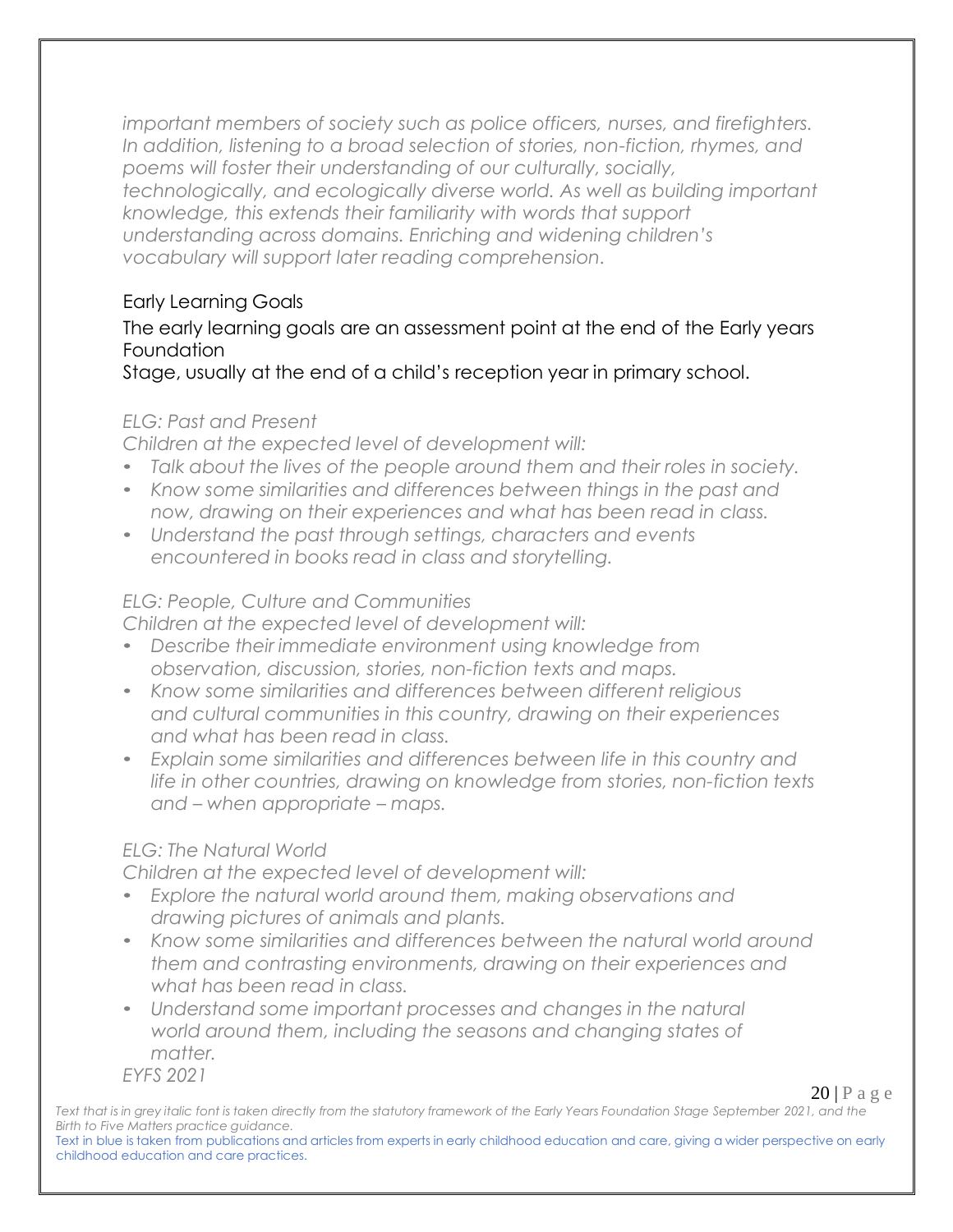# **Expressive arts and design**

At Madeley Nursery School we believe Expressive arts and design is

- providing a foundation for shaping and refining ideas,
- making connections between one area of learning and another thus extending children's understanding,
- developing a creative approach to all aspects of learning,
- cognitive as well as expressive abilities,
- accessing unique forms of representation,
- exploring the elements and vocabulary of the performing arts of music, dance / movement, drama, and storying,
- exploring the elements and vocabulary of the visual arts of drawing, painting, printmaking, collage, photography, clay, sculpture, installations,
- associative qualities that allow children and adults to make significant connections between objects, ideas, and processes,
- encouraging and valuing intuitive and spontaneous responses to a range of sensory stimuli,
- developing creative thinking skills; suggesting and extending ideas, making basic hypotheses, using their imagination to find alternative or original outcomes,

*"Creativity should not be considered a separate mental faculty but a characteristic of our way of thinking, knowing, and making choices. "*

*The Hundred Languages of Children-*

*Advanced Reflection Edited Edwards et al "One of the most important kinds of developmental progress that pre-school children are making is in their ability to represent their knowledge of the world in many different modalities and media. Many of these are not dependent on language at all or are only partly infused with Language."*

*Young Children in Action – Weikart et al*

# The role of the educator is to

• provide an environment where creativity and expressiveness are valued,

 $21$  | P a g e

Text that is in grey italic font is taken directly from the statutory framework of the Early Years Foundation Stage September 2021, and the *Birth to Five Matters practice guidance.*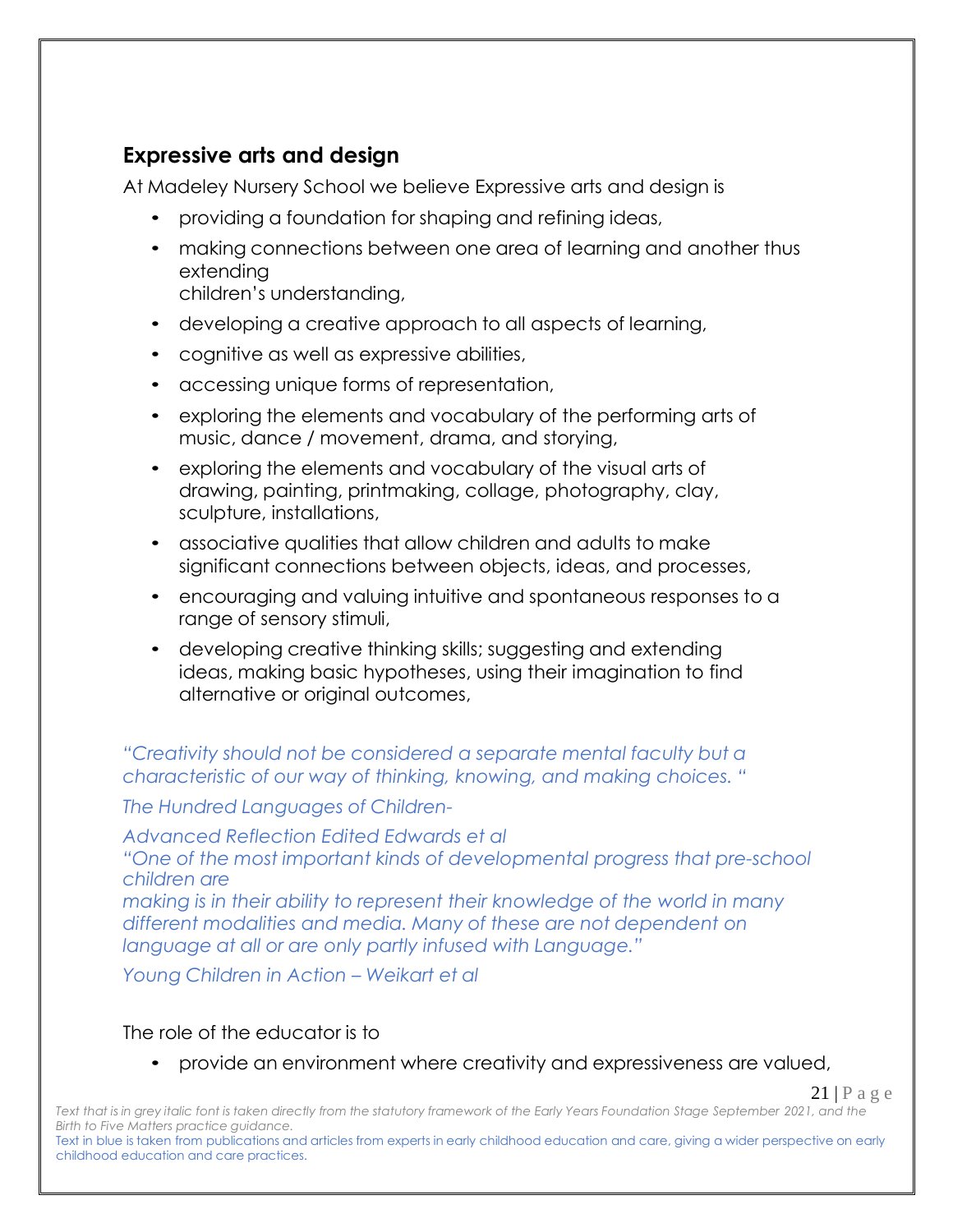- give children time to develop their ideas and revisit them with new understandings and skills,
- provide a wide range of media for children to develop ideas in 2 and 3 dimensions,
- facilitate an environment indoors and outside that encourages children to respond to a range of sensory impressions and experiences in a variety of contexts,
- extend children's core skills based in handling a range of materials, processes and equipment including ICT,
- provide a range of contexts that will enable children to extend their competencies and reapply earlier learning, sustaining and deepening enquiry,
- encourage children to make commentaries about their experiences and creations,
- undertake professional development, through a research approach to children's learning, visits, courses, and reading to improve our own knowledge, skills and understanding of effective learning and teaching,
- promote group work as well as individual responses, introduce children to artists, artefacts, music, and other resources from their own and other cultures,

# EYFS requirements with respect to the development of Expressive Arts and Design

*The development of children's artistic and cultural awareness supports their imagination and creativity. It is important that children have regular opportunities to engage with the arts, enabling them to explore and play*  with a wide range of media and materials. The quality and variety of what *children see, hear, and participate in is crucial for developing their understanding, self-expression, vocabulary, and ability to communicate through the arts. The frequency, repetition and depth of their experiences are fundamental to their progress in interpreting and appreciating what they hear, respond to, and observe.*

#### Early Learning Goals

# The early learning goals are an assessment point at the end of the Early years **Foundation**

Stage, usually at the end of a child's reception year in primary school.

#### *ELG: Creating with Materials*

 $22$  | P a g e

Text that is in grey italic font is taken directly from the statutory framework of the Early Years Foundation Stage September 2021, and the *Birth to Five Matters practice guidance.*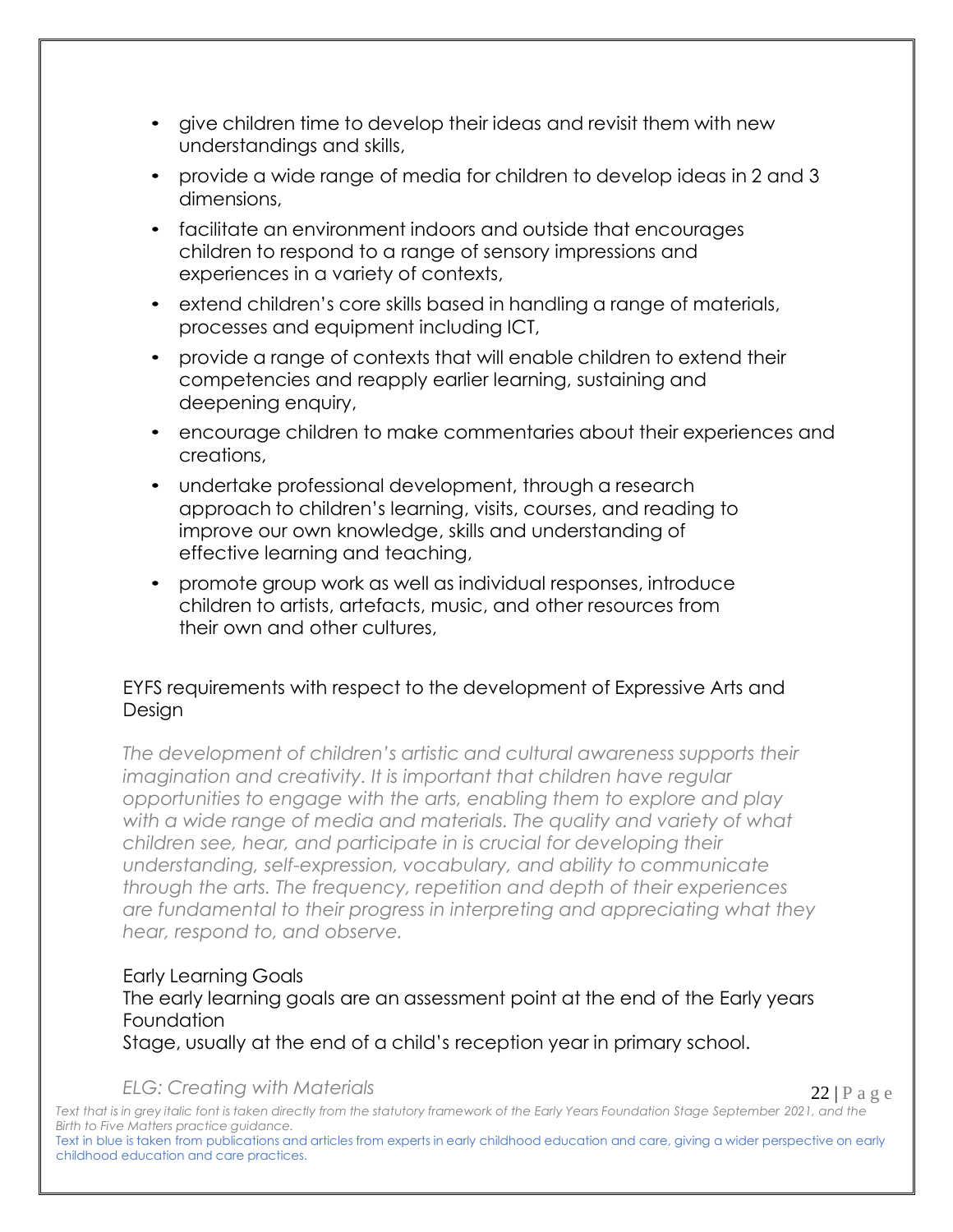*Children at the expected level of development will:*

- *Safely use and explore a variety of materials, tools, and techniques, experimenting with colour, design, texture, form, and function.*
- *Share their creations, explaining the process they have used.*
- *Make use of props and materials when role playing characters in narratives and stories.*

*ELG: Being Imaginative and Expressive Children at the expected level of development will:*

- *Invent, adapt, and recount narratives and stories with peers and their teacher.*
- *Sing a range of well-known nursery rhymes and songs.*
- *Perform songs, rhymes, poems, and stories with others, and – when appropriate – try to move in time with music. EYFS 2021*

| Status              | DRAFT / FINAL                                                       |
|---------------------|---------------------------------------------------------------------|
| Agreed at:          | Curriculum committee                                                |
| Effective from:     | May 2022                                                            |
| To be reviewed by:  | Curriculum committee                                                |
| Date of review:     | 2026, unless changes occur in the national<br>requirements for EYFS |
| Responsible person: | Louise Lowings                                                      |
| Signature:          | Wet signature copy held in school.                                  |
| Role in school:     |                                                                     |

# Appendix 1 **Trans-contextual Learning is Learning in relationship**

Making the Parts Whole

Ours is an ecological and systemic perspective on learning, it is not only applicable to education but to any ecologies in nature or complex humansystems.

It situates the arts and creativity as coexisting with logic and science as a

23 | P a g e

Text that is in grey italic font is taken directly from the statutory framework of the Early Years Foundation Stage September 2021, and the *Birth to Five Matters practice guidance.*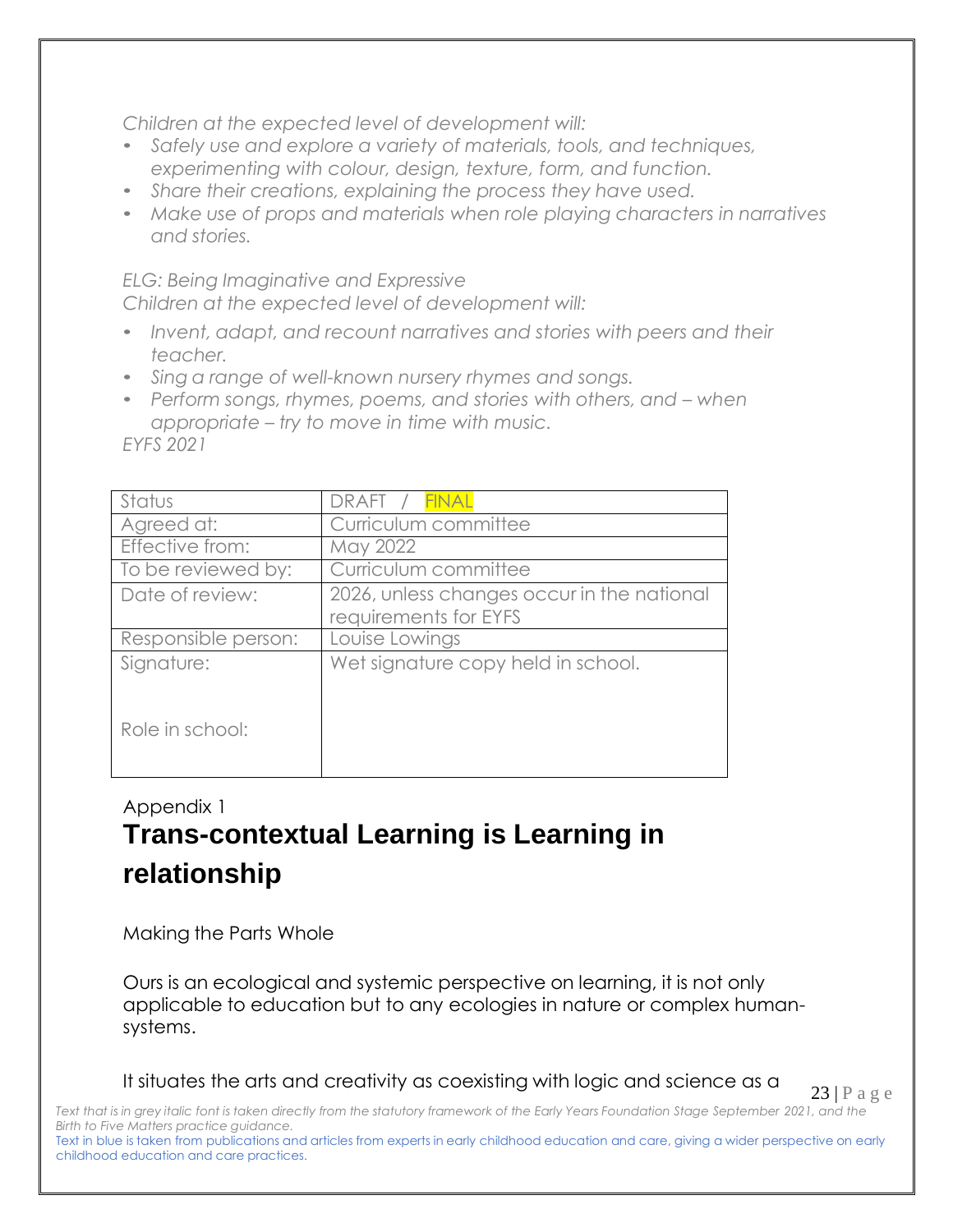vibrating inter- relational whole.

It validates multiple perspectives as an essential quality for learning to take

place.

It positions diversity as an essential value.

Stephen Nachmanovitch brings Gregory Bateson's theory into the practicalities of daily life,

"This way of seeing is not an abstraction, but a tangible experience that can be cultivated by practice. His fundamental message, of a reality compounded of relationship, communication, and a fused scientific / aesthetic truth."

Bateson and the Arts; Stephen Nachmanovitch; Free Play Productions, Ivy, Virginia, USA

Vea Vecchi, in her book 'Art and Creativity in Reggio Emilia':

'It is as well to clarify from the beginning that for us educators in Reggio each discipline - or rather language - is made up of rationality, imagination, emotion and aesthetics…Rationality without feeling and empathy, like imagination without cognition and rationality, build up partial and incomplete human knowledge." (p6: 2010)

#### Appendix 2

# **The One Hundred Languages of Children**

#### Loris Malaguzzi **Wednesday, March 21, 2007**

**Loris Malaguzzi (1920-1994) was the pedagogical leader of the Reggio Emilia early years philosophy. He believed passionately that all children are competent and capable thinkers and learners as well as creative communicators and conversationalists. Malaguzzi wrote 'The One Hundred Languages of Children' in recognition of the multitude of ways in which they can express their ideas, thoughts, feelings or frustrations.**

 $24$  | P a g e

Text that is in grey italic font is taken directly from the statutory framework of the Early Years Foundation Stage September 2021, and the *Birth to Five Matters practice guidance.*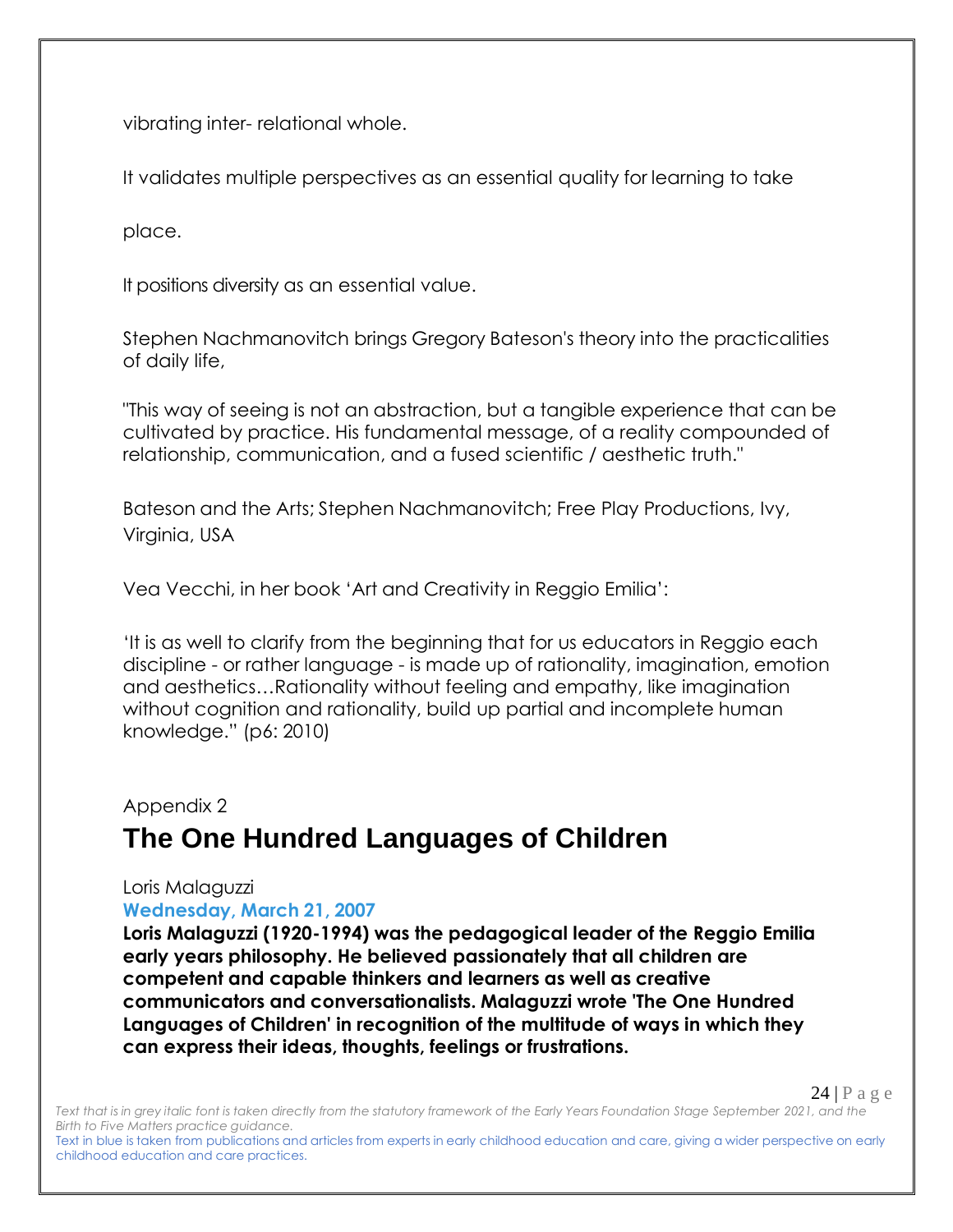Loris Malaguzzi (1920-1994) was the pedagogical leader of the Reggio Emilia early years philosophy. He believed passionately that all children are competent and capable thinkers and learners as well as creative communicators and conversationalists.

Malaguzzi wrote 'The One Hundred Languages of Children' in recognition of the multitude of ways in which they can express their ideas, thoughts, feelings or frustrations.

Take time to think about the poem and have conversations with others about it. The possibilities for the 'languages' are endless - dancing, dreaming, playing, questioning, singing, reasoning, imagining, listening, laughing, crying, loving, hating, painting, sculpting, exploring, experimenting.

#### **THE ONE HUNDRED LANGUAGES OF CHILDREN**

The child is made of one hundred.

The child has a hundred languages a hundred hands a hundred thoughts a hundred ways of thinking of playing, of speaking.

A hundred always a hundred ways of listening of marvelling of loving a hundred joys for singing and understanding a hundred worlds to discover a hundred worlds to invent a hundred worlds to dream.

The child has a hundred languages (and a hundred hundred more) but they steal ninety- nine.

The schools and the culture separate the head from the body.

They tell the child: to think without hands to do without head to listen and not to speak to understand without joy to love and to marvel only at Easter and Christmas.

They tell the child: to discover the world already there and of the hundred they steal ninety- nine.

They tell the child: that work and play reality and fantasy science and imagination sky and earth reason and dream are things that do not belong together.

And thus they tell the child that the hundred is not there. The child says: No

Text that is in grey italic font is taken directly from the statutory framework of the Early Years Foundation Stage September 2021, and the *Birth to Five Matters practice guidance.* Text in blue is taken from publications and articles from experts in early childhood education and care, giving a wider perspective on early childhood education and care practices.